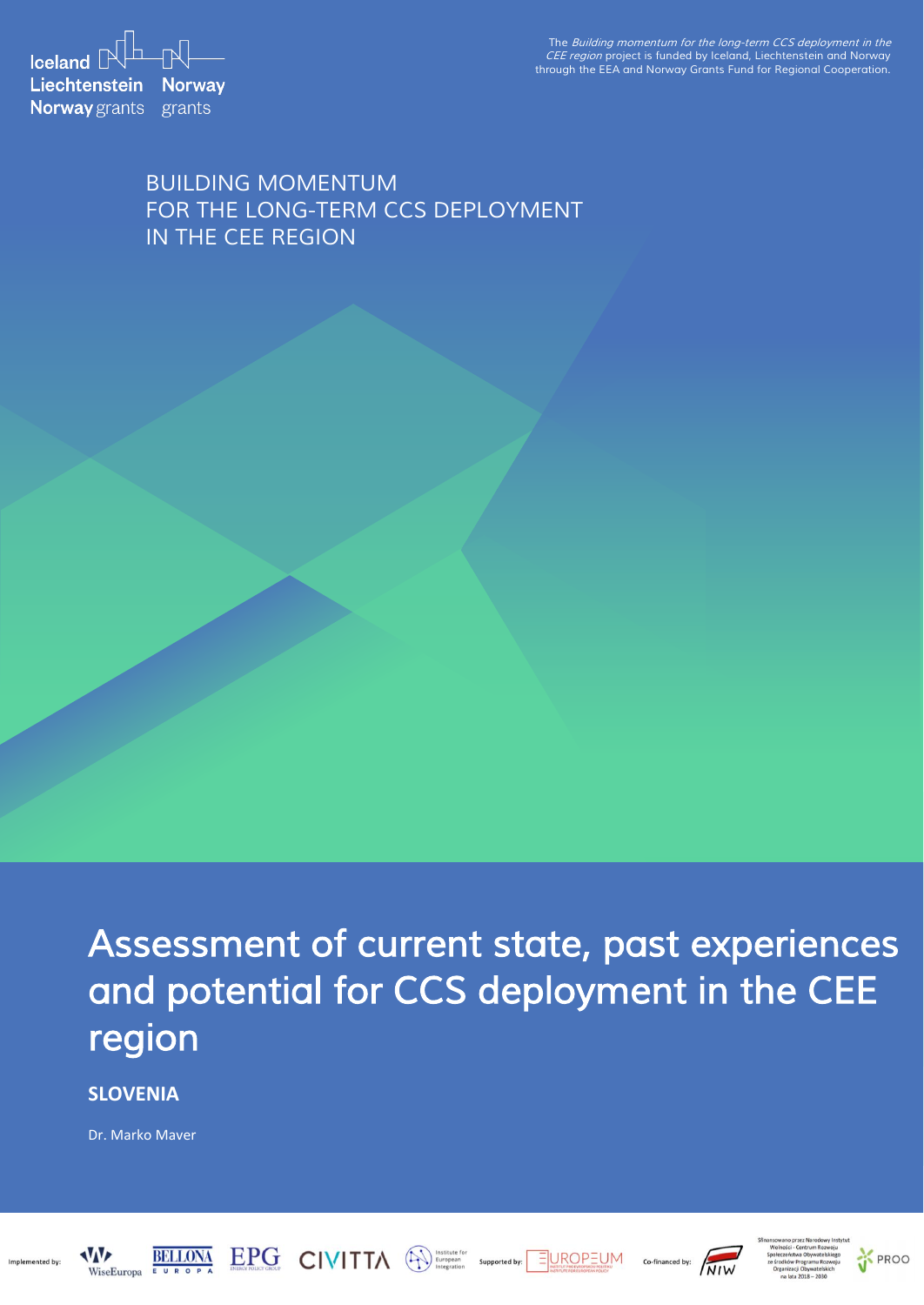## TABLE OF CONTENTS

|                                                                                                     | . 22 |
|-----------------------------------------------------------------------------------------------------|------|
|                                                                                                     |      |
| 1. Public discourse on climate change and emission reductions from industries based on fossil fuels |      |
|                                                                                                     |      |
|                                                                                                     |      |
|                                                                                                     |      |
|                                                                                                     |      |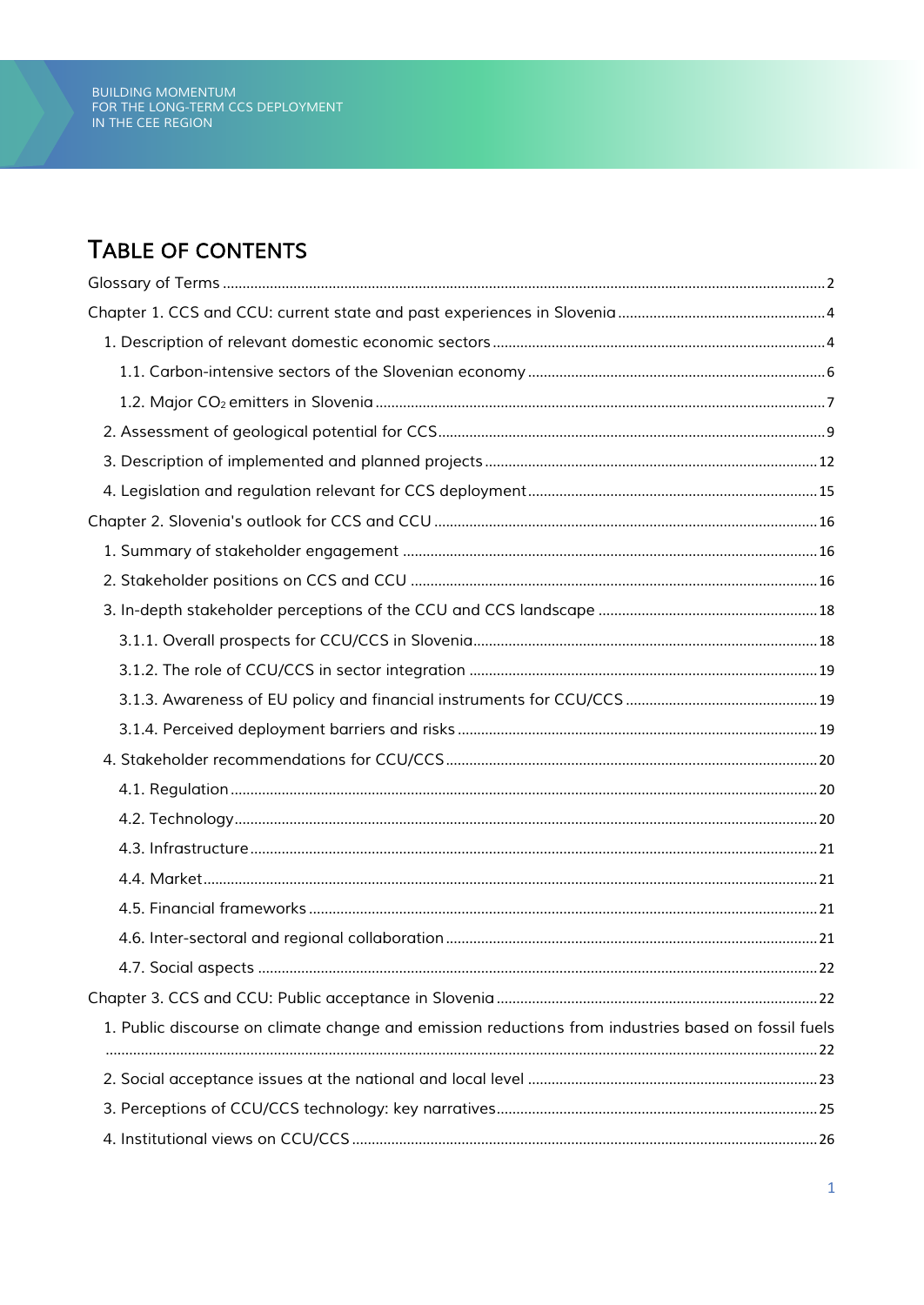*5. Gaps in public discourse on CCU/CCS* [...........................................................................................................26](#page-26-1)

## <span id="page-2-0"></span>*Glossary of Terms*

| CCS4CEE         | A project named "Carbon Capture and Storage for Central and Eastern Europe".                                                                          |
|-----------------|-------------------------------------------------------------------------------------------------------------------------------------------------------|
| <b>CCS</b>      | Carbon capture and storage.                                                                                                                           |
| <b>CCU</b>      | Carbon capture and utilisation                                                                                                                        |
| CO <sub>2</sub> | Chemical composition of a greenhouse gas Carbon Dioxide.                                                                                              |
| CH <sub>4</sub> | Chemical composition of a greenhouse gas Methane.                                                                                                     |
| <b>DAC</b>      | Direct air capture.                                                                                                                                   |
| EIMV            | Elektroinštitut Milan Vidmar.                                                                                                                         |
| ENERG           | <b>European Network for Research in Geo-Energy</b>                                                                                                    |
| <b>ENOS</b>     | A project named "Enabling onshore CO2 storage".                                                                                                       |
| EU ETS          | <b>European Union Emissions Trading Scheme.</b>                                                                                                       |
| <b>EUA</b>      | European Union Allowance. A tradable unit under the European Union Emissions Trading Scheme (EU<br>ETS).                                              |
| FREsmE          | A project named "From residual steel gases to CO <sub>2</sub> ".                                                                                      |
| GDP             | Gross domestic product, a standard measure of the value added created through production of goods<br>and services in a country over a certain period. |
| <b>GHG</b>      | Greenhouse gas, a compound gas that traps heat or longwave radiation in the atmospheree.                                                              |
| GW              | Gigawatt, a unit of energy equal to one billion watts, or 1000 megawatts.                                                                             |
| <b>HSE</b>      | Holding Slovenske Elektrarne, the largest Slovenian organiyation in the field of electricity.                                                         |
| Kt/Mt           | Killo/thousand or Million tonnes of a greenhouse gas                                                                                                  |
| MEFco2          | A project named "Methanol fuel from CO2"                                                                                                              |
| MJ              | Megajoule. A unit of work of energy equivalent to 1 million Joules.                                                                                   |
| <b>MOVECBM</b>  | A project named "Monitoring and verification of CO <sub>2</sub> storage and ECBM in Poland".                                                          |
| <b>MW</b>       | Megawatt, a unit of power equal to one million watts.                                                                                                 |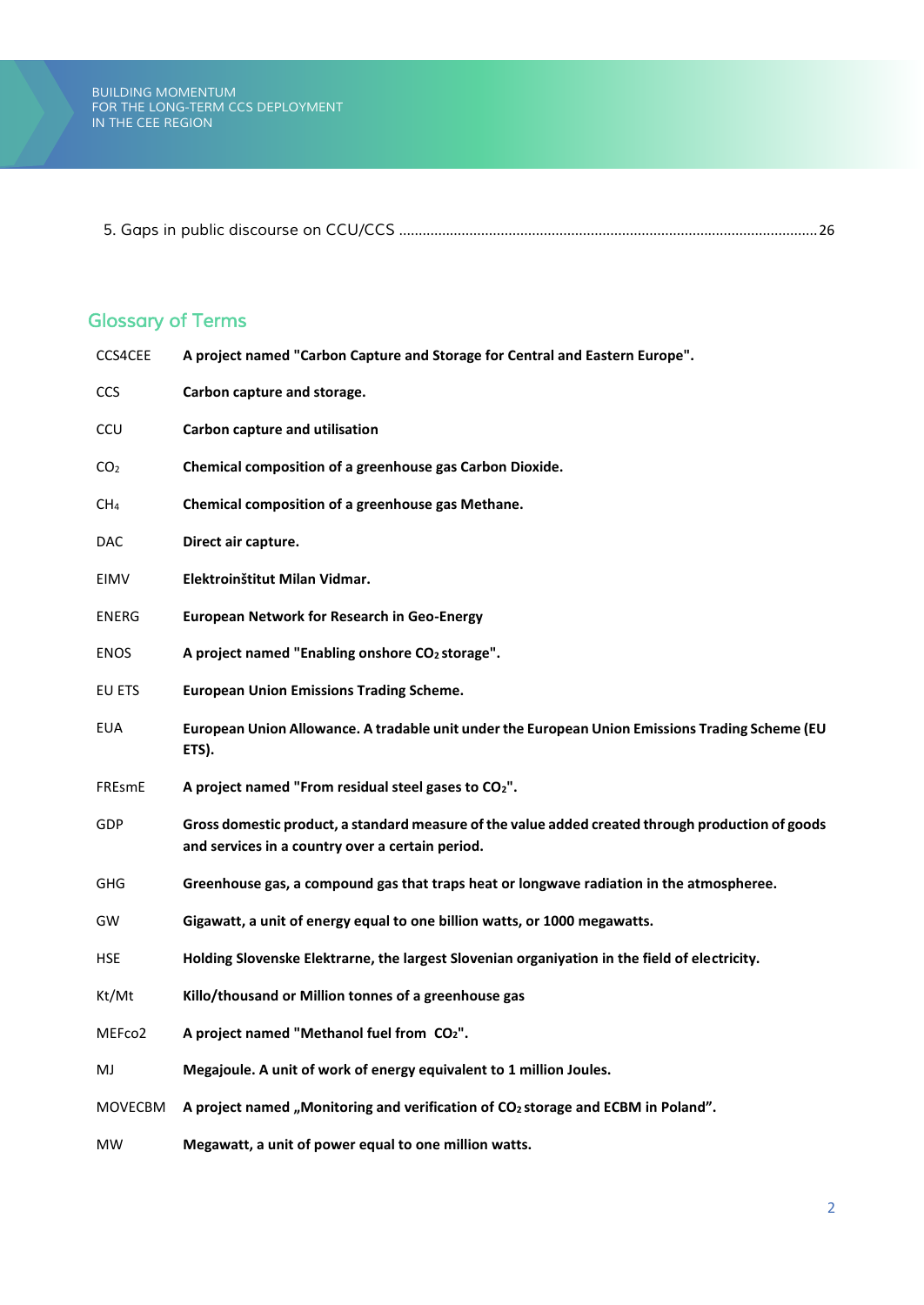| <b>NECP</b>   | <b>National Energy and Climate Plan.</b>                                                                                                |
|---------------|-----------------------------------------------------------------------------------------------------------------------------------------|
| NGO.          | Non-governmental organisation.                                                                                                          |
| NIC.          | Slovenia's National Institute of Chemistry.                                                                                             |
| <b>ORACLE</b> | A project that will look at a carbon-free production of ammonia through utilisation of new technolo-<br>gies, including carbon capture. |
| SIJ           | Slovenska Industrija Jekla.                                                                                                             |
| TEN-E         | The Trans-European Networks for Energy.                                                                                                 |
| <b>TEŠ</b>    | Thermal Powerplant Šoštanj.                                                                                                             |
| ZVO           | Zakon o varstvu okolja (Environment Act).                                                                                               |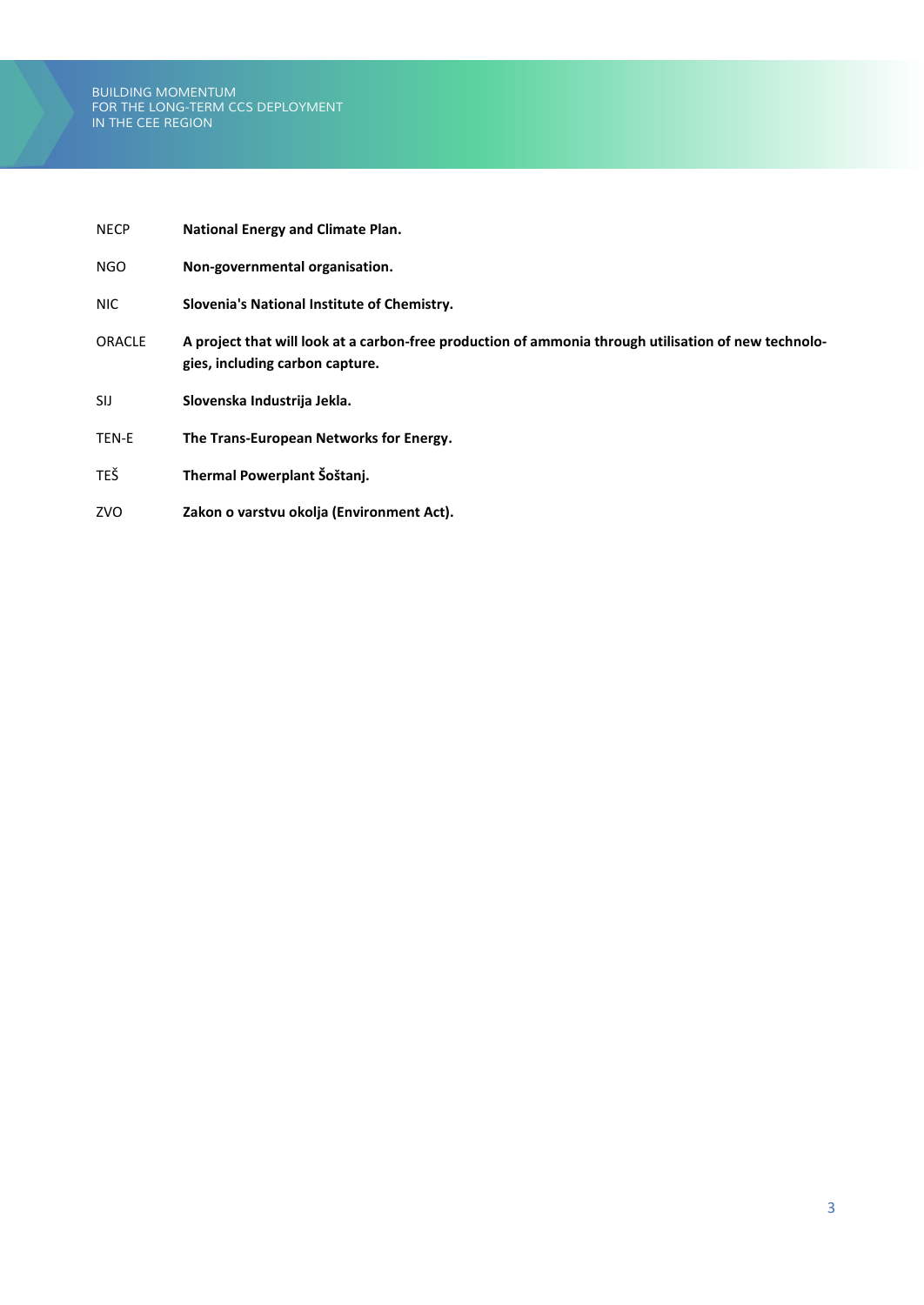# <span id="page-4-0"></span>*Chapter 1. CCS and CCU: current state and past experiences in Slovenia*

*This chapter will capture the CCU and CCS landscape in the target country, as per the Country Template guidance document (Theme 2, section 1). It will be informed by background research and expert insights from targeted stakeholders.*

## <span id="page-4-1"></span>*1. Description of relevant domestic economic sectors*

*Relative to its size and population, Slovenia has a significant amount of ''heavy'' industry, which in return presents an important part the country's economy. However, the country's biggest CO*<sup>2</sup> *emitter remains a power generating facility, as will be explained later.*

*Energy-intensive industries in Slovenia are responsible for about a sixth of all final energy consumption in the country. Companies in these sectors employ around 27,500 people and generate 2.5% of Slovenia's GDP. The importance of the sector is emphasised, considering that most of their products are exported. It should be noted that a relatively small number of companies are responsible for most of the country's energy consumption in industry. In 2016, only 20 companies consumed half of all energy in the country's industry. That being said, environmental prospects of the sector remain optimistic, taking into account that in the period between 2005 to 2016, the industry reduced direct greenhouse gas emissions by more than 35% and process emissions by more than 20%.<sup>1</sup>Process CO*₂ *emissions could be captured and stored by such technologies, thereby ensuring the emissions are stored permanently (CCS). Alternatively, using electricity produced from renewables the captured CO*<sup>2</sup> *could also be used for the production of synthetic gas, which, however, does not permanently store the CO*<sup>2</sup>. The *use of CC(U)S technologies is envisaged mainly in the cement and steel industry.<sup>2</sup>*

*The country's document on Industry strategy notes that the energy-intensive industry in Slovenia is very energy efficient compared to average plants in the EU and mostly uses the best available technologies (BAT). It further states that existing production units have been significantly improved, mainly in terms of reducing energy consumption per unit and increasing material productivity. From this point of view,* 

*<sup>1</sup> Republika Slovenija, Ministrstvo za gospodarski razvoj in tehnologijo (16. 09. 2020), SLOVENSKA INDUSTRIJSKA STRATEGIJA 2021-2030 - Osnutek, Page 25, 26. (English: Republic of Slovenia, Ministry of Economic Development and Technology (16 Sep*tember 2020), SLOVENIAN INDUSTRIAL STRATEGY 2021-2030 - Draft) Retrieved in Slovene from: [https://www.gov.si/nov](https://www.gov.si/novice/2020-09-17-osnutek-slovenske-industrijske-strategije-2021-2030-v-javni-razpravi/)*[ice/2020-09-17-osnutek-slovenske-industrijske-strategije-2021-2030-v-javni-razpravi/](https://www.gov.si/novice/2020-09-17-osnutek-slovenske-industrijske-strategije-2021-2030-v-javni-razpravi/)*

*<sup>2</sup> Ministrstvo za okolje in prostor, Osnutek – Dolgoro*č*na podnebna strategija Slovenije do leta 2050, Page 46. (English: Ministry of the Environment and Spatial Planning, Draft - Slovenia 's Long - Term Climate Strategy until 2050). Retrieved in Slovene from: [https://www.gov.si/assets/ministrstva/MOP/Javne-objave/Javne-](https://www.gov.si/assets/ministrstva/MOP/Javne-objave/Javne-obravnave/podnebna_strategija_2050/dolgorocna_podnebna_strategija_2050.pdf)*

*[obravnave/podnebna\\_strategija\\_2050/dolgorocna\\_podnebna\\_strategija\\_2050.pdf](https://www.gov.si/assets/ministrstva/MOP/Javne-objave/Javne-obravnave/podnebna_strategija_2050/dolgorocna_podnebna_strategija_2050.pdf)*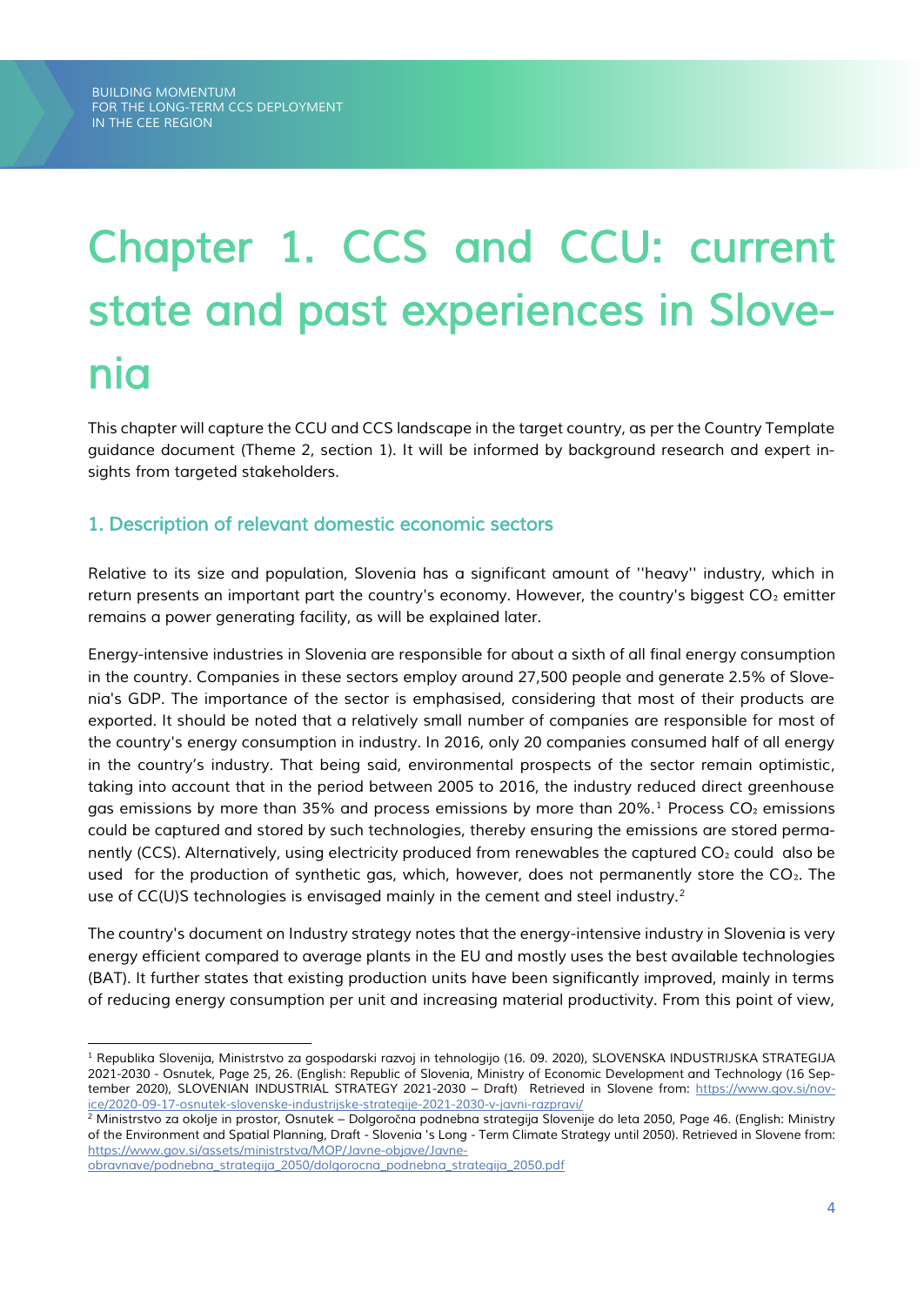*a major leap into a low-carbon circular economy is highly dependent on the development of new breakthrough technologies, which are not yet on the market or are in early stages of development. <sup>3</sup>*

*When it comes to certain already developed technologies, mainly CCS and CCU or production and use of hydrogen, the actors on the market are still waiting for an affordable and appropriate integration into the production processes of energy-intensive industries. For these technologies, the Strategy document acknowledges that it will be necessary to promote both development and innovation activities as well as demonstration activities and investment incentives for this purpose.<sup>4</sup>*

*While Slovenia has not had any pilot or demonstrative projects for CCS/CCU technology, the research activities in the segment have been ongoing, notably also by the National Institute of Chemistry. The industry actors on the market are aware of the advances in this segment within the EU and are mainly waiting for a favourable business case for CCS in their region and industry. Most of them, however, note that development of cross-national CCS infrastructure is critical for CCS in Slovenia, as CO<sub>2</sub> storage within the country is highly unlikely. Partly due to its very segmented potential storage locations, making the injections projects costly, and partly due to unfavourable public conceptions and regulatory/administrative hurdles.* 

*Slovenia's Draft Document on the country's Long Term Climate Strategy until 2050<sup>5</sup> and also the Country's Integrated National Energy & Climate Plan<sup>6</sup> both envisage the use of CCS and CCU technologies, but only after 2040 according to the most optimistic carbon capture development scenarios.* 

*The reason for such a statement in the country's most important environmental documents is the fact that price of emission allowances are expected to have the greatest impact on the development of technologies such as CCS or CCU. Indeed, at the time of preparation of the documents in 2020, the ETS allowance prices were not anywhere near the current prices as of June 2021.*

*The documents stated that, only if emission prices were to rise sharply (i.e. between 40 and 60 EUR / t CO*₂*) and if electricity demand couldn not be met by renewables, nuclear or gas-fired power plants, CO*₂ *capture and storage technologies would become commercially viable. This was not expected before 2040 and yet only a year after the preparation of these documents, the state of the market has shifted dramatically into what is now a compelling business case for CCS. The high price of emission allowances has caused a new impetus for CCS technologies among European steel, concrete, and other heavy industry companies. The benchmark emmission allowance price hit 57,65 euros a tonne on July 1, the highest since the carbon market launched in 2005.<sup>7</sup> While Northern Europe is many steps* 

*<sup>3</sup> Ibidem, page 25.*

*<sup>4</sup> Ibidem.*

*<sup>5</sup> Ministrstvo za okolje in prostor, Osnutek – Dolgoro*č*na podnebna strategija Slovenije do leta 2050, Page 46. (English: Ministry of the Environment and Spatial Planning, Draft - Slovenia 's Long - Term Climate Strategy until 2050). Retrieved in Slovene from: [https://www.gov.si/assets/ministrstva/MOP/Javne-objave/Javne-obravnave/podnebna\\_strategija\\_2050/dolgorocna\\_pod](https://www.gov.si/assets/ministrstva/MOP/Javne-objave/Javne-obravnave/podnebna_strategija_2050/dolgorocna_podnebna_strategija_2050.pdf)[nebna\\_strategija\\_2050.pdf](https://www.gov.si/assets/ministrstva/MOP/Javne-objave/Javne-obravnave/podnebna_strategija_2050/dolgorocna_podnebna_strategija_2050.pdf)*

*<sup>6</sup> Integrated National Energy & Climate Plan of the Republic of Slovenia, translated by the European Commission, 2021, Page 124. Retrieved from[: https://www.energetika-portal.si/fileadmin/dokumenti/publikacije/nepn/dokumenti/nepn\\_eng.pdf](https://www.energetika-portal.si/fileadmin/dokumenti/publikacije/nepn/dokumenti/nepn_eng.pdf)*

*<sup>7</sup> Data retrieved from: <https://ember-climate.org/data/carbon-price-viewer/>*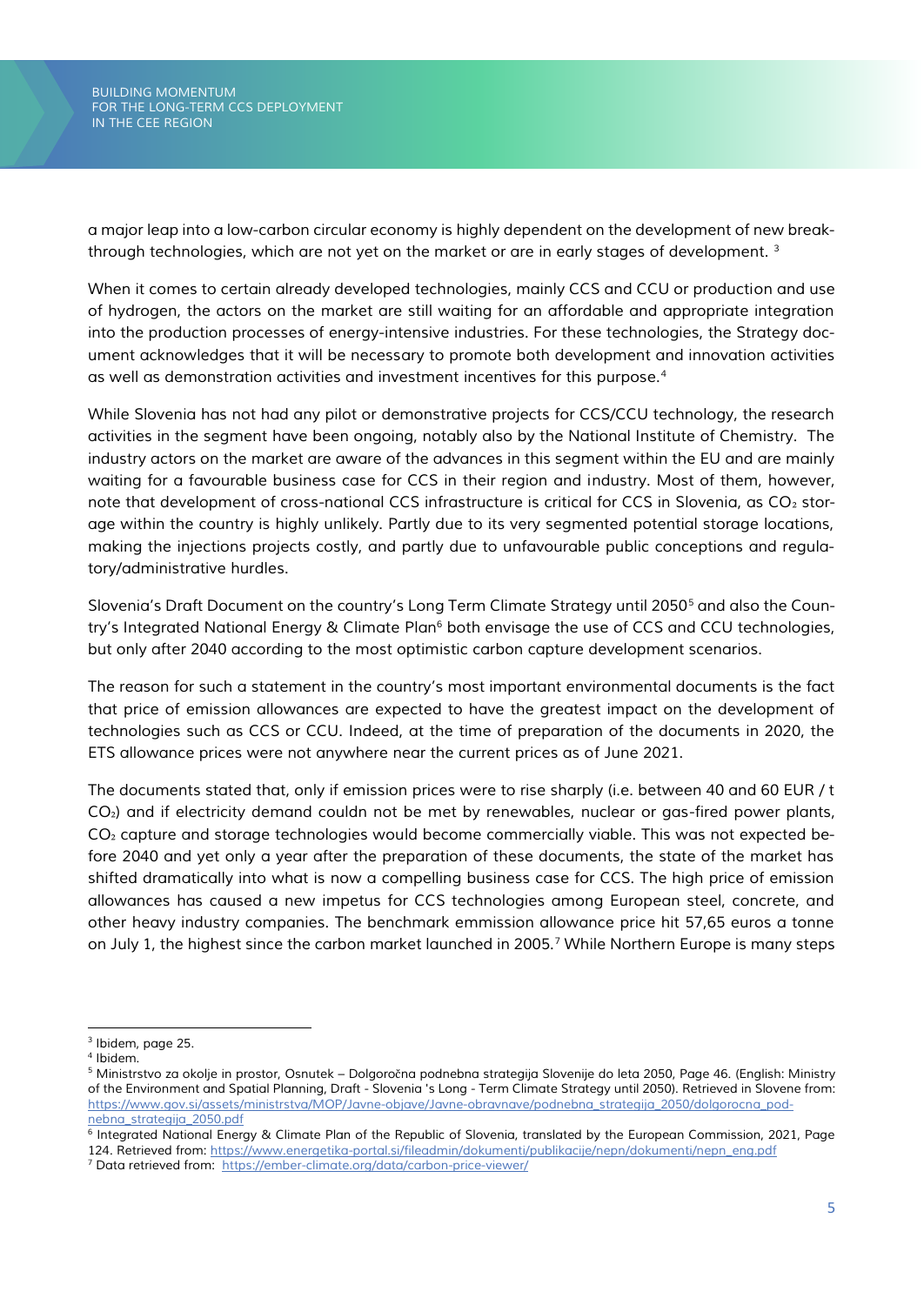*ahead in this segment, work is also beeing progressed in other parts of Europe through various research and potential pilot scale projects.<sup>89</sup>*

*To make a preliminary observation, it is expected that within the new "CCS hub" approach in the EU, Slovenia is likely to play a role with an emphasis on the capture part, rather than storage, with transport options ranging from truck and train to temporary ship terminals or pipeline infrastructure, if and when the industry actors combine their efforts to seek government backing and favourable policy. All of this is indeed predicted to take place within the next few years, provided that the industry actors are assured of a predictable and stable business model for CCS in which they can be included into and of course sufficient storage capacity is and transport options are ensured.*

## <span id="page-6-0"></span>*1.1. Carbon-intensive sectors of the Slovenian economy*

*Total emitted CO<sup>2</sup> emissions in 2018 in Slovenia amounted to 15,9 Mt, which was 1,9% more than in 2017.<sup>10</sup> About half of these emissions come from point sources that could implement CCS technologies. In Slovenia's GHG emissions, the most important sector, by far, is Energy, which in 2017 accounted for 80.2% of total GHG emissions. In this sector emissions have decreased by 14.5%, compared to the 1986 benchmark. Within this sector, GHG emissions from the Energy Production Industry, as the biggest sub-sector, decreased overall by 28.1% from 1986 through 2017.<sup>11</sup>*

#### *Figure 1: GHG Emissions in Slovenia by sector*

*<sup>8</sup> Ho*č*evar, Borut (10.5.2021),* Č*asnik Finance, Za*č*ele so se priprave na zajem in hrambo ogljika v težki industriji naše regije. (English: Finance Magazine, Preparations have begun for carbon capture and storage in the heavy industry of our region). Retrieved from:<https://oe.finance.si/8974918/Zacele-so-se-priprave-na-zajem-in-hrambo-ogljika-v-tezki-industriji-nase-regije>*

*<sup>9</sup> IOGP (2021). Map of EU CCUS Projects. Retrieved from: https://www.oilandgaseurope.org/documents/map-of-eu-ccs-projects/ 10 Statisticni urad RS.<https://www.stat.si/StatWeb/news/Index/9065>*

*<sup>11</sup> REPUBLIC OF SLOVENIA, SLOVENIA'S FOURTH BIENNIAL REPORT UNFCCC (March, 2020), Page 14. Retrieved from: [https://unfccc.int/sites/default/files/resource/4BR\\_2020\\_EN\\_SLOVENIA.pdf](https://unfccc.int/sites/default/files/resource/4BR_2020_EN_SLOVENIA.pdf)*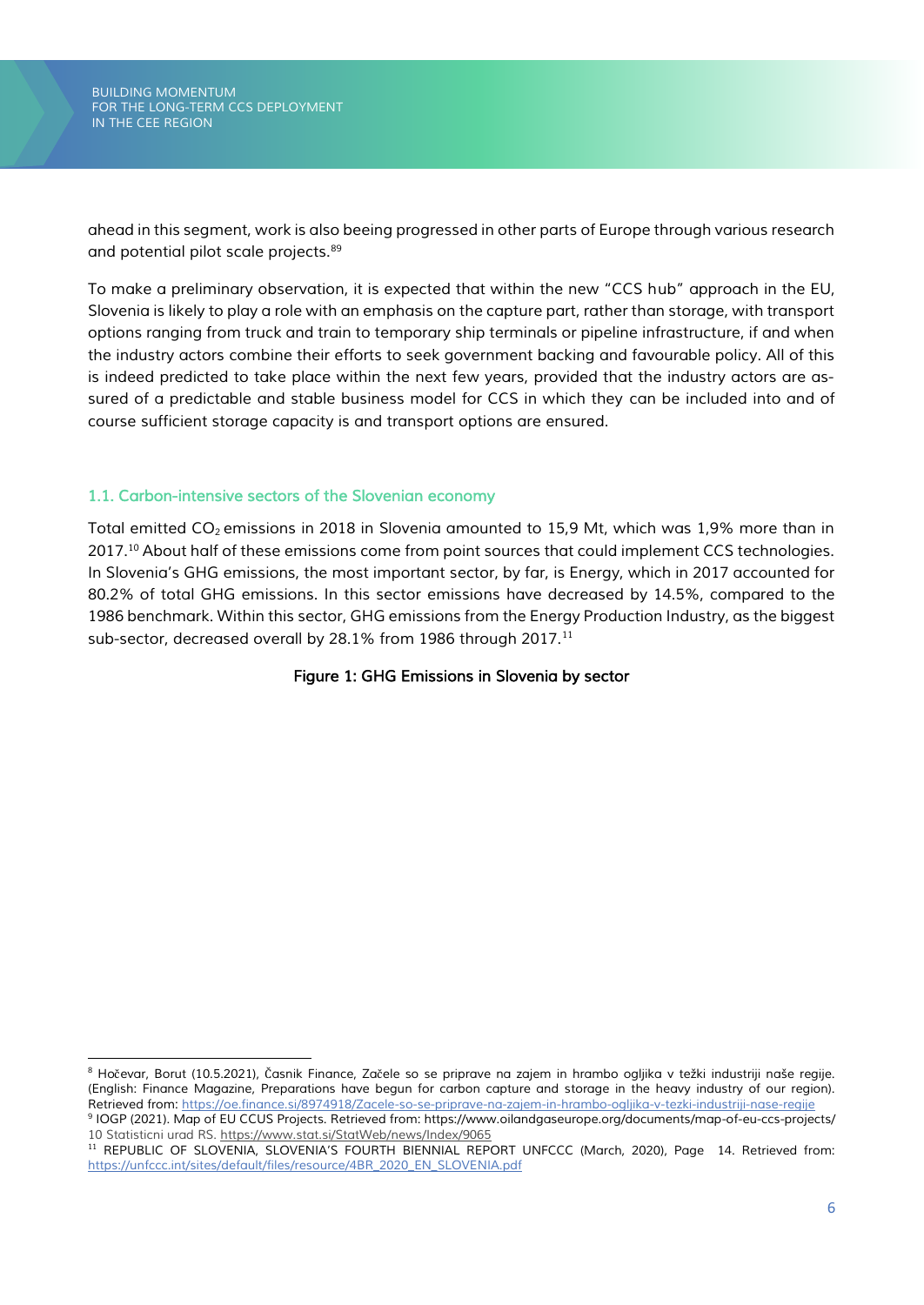

#### *Source: UNFCCC, 2020.<sup>12</sup>*

*From 1986 forward, GHG emissions from Industrial Processes at first fell sharply to reach their lowest value in 1993 (also due to Slovenia's road to independence at the time), but then started to rise again and were 6.0% above the 1986 level in 2007. Due to the global financial crises and lower industrial production, emissions in 2009 were 28.2% below the 1986 emissions but in the period 2010 – 2017 slowly increased again by 20%. The main source of the country's GHG emissions overall is Slovenia's Mineral industry, of which the production of cement and lime alone contributed almost 40% of the GHG emissions in this sector.<sup>13</sup>*

*The most important GHG of this sector was carbon dioxide, with a share of 66.0% in this category, followed by HFCs with 29.6%, N2O with 1.7%, and PFC and SF6 with 1.4% and 1.3%, respectively.* 

*A significant proportion of Slovenia's CO*₂ *emissions, about 25%, however, occur during the combustion of coal in the Šoštanj thermal power plant (TEŠ), but according to preliminary estimates, the geological composition in that area is not suitable for the injection and storage of carbon dioxide.<sup>14</sup>*

## <span id="page-7-0"></span>*1.2. Major CO2 emitters in Slovenia*

*The actors in the Slovenian Energy Intensive Industry include companies such as cement manufacturer Salonit Anhovo (708.513 tCO*<sup>2</sup> in 2020); the Slovenian Steel Industry group – SIJ (181.967 tCO<sup>2</sup> in 2020);

*<sup>12</sup> REPUBLIC OF SLOVENIA, SLOVENIA'S FOURTH BIENNIAL REPORT UNFCCC (March, 2020), Page 14. Retrieved from: [https://unfccc.int/sites/default/files/resource/4BR\\_2020\\_EN\\_SLOVENIA.pdf](https://unfccc.int/sites/default/files/resource/4BR_2020_EN_SLOVENIA.pdf)*

*<sup>13</sup> Ibidem, page 15.*

*<sup>14</sup> Ho*č*evar, Borut (11.4.2021),* Č*asnik Finance, Evropa se pripravlja na transport in shranjevanje ogljika. Kaj pa mi? (English: Finance Magazine, Europe is preparing for carbon transport and storage. What about us?)*

*Retrieved in Slovene from:<https://oe.finance.si/8973837/Evropa-se-pripravlja-na-transport-in-shranjevanje-ogljika-Kaj-pa-mi> .*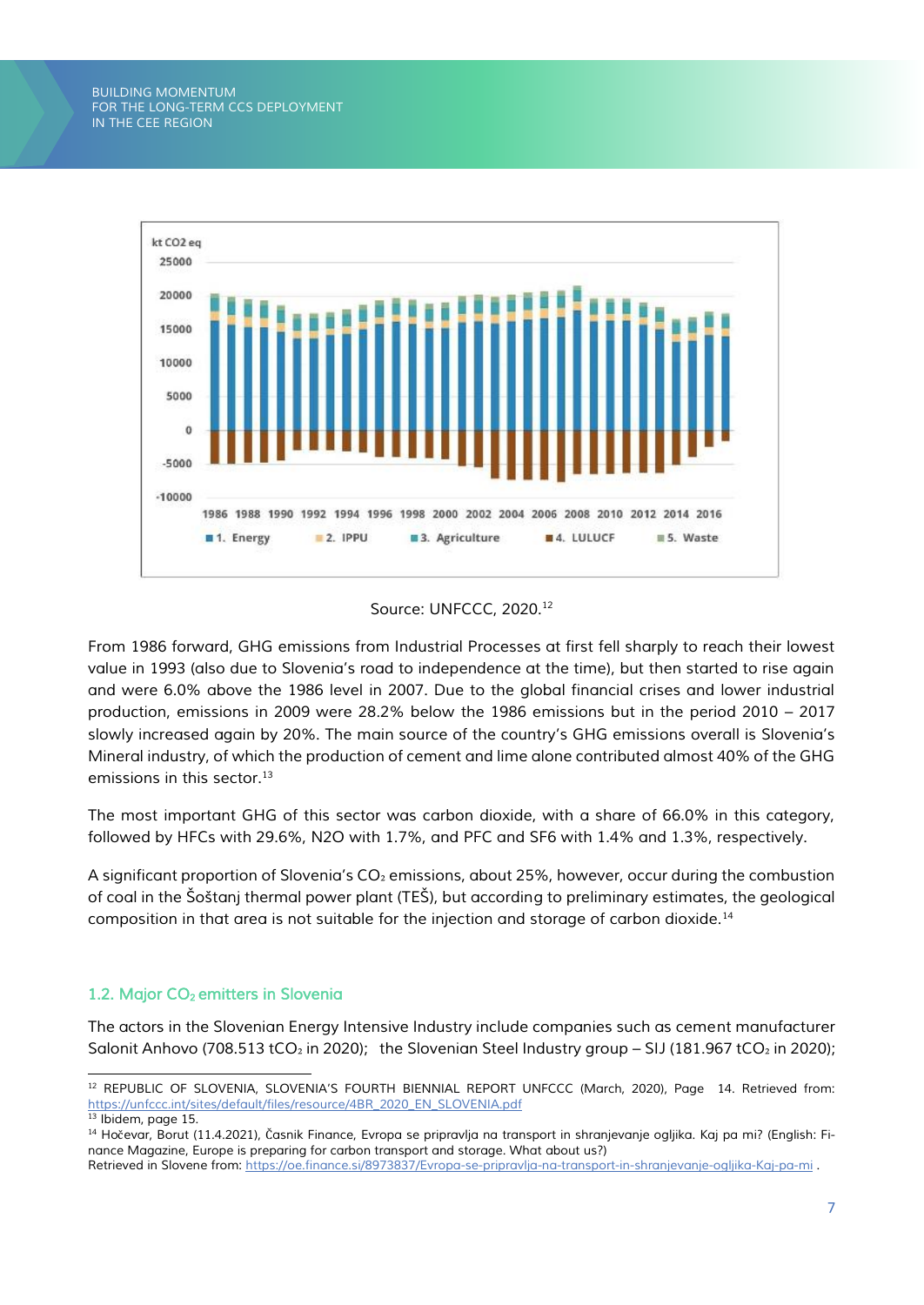*limestone producer ,IGM Zagorje (59.514 tCO*₂ *in 2020), paper producer Vipap Videm Krško (90.056 tCO*₂ *in 2020) aluminium producer Talum (118.851 tCO*₂ *in 2020). From the power generation sector, facilities such as Termoelektrarna Šoštanj (3.760.438 tCO*₂ *in 2020) andEnergetika Ljubljana (530.836 tCO*₂ *in 2020) are among the main CO*₂ *emitters.<sup>15</sup>*

*From the main actor in the cement industry, Salonit Anhovo there are clear ambitions for implementation of CCS in their facility as they are planning to introduce a package of technological solutions that will lead to a 15% reduction in carbon footprint by 2025. Notably, their decarbonisation strategy also includes the introduction of a pilot plant for capturing and processing of carbon dioxide by 2028 with which they aim to reduce the remaining CO*<sup>2</sup> *emissions . They are exploring different capture principles as well as applications, <sup>16</sup> Their production process is highly energy-intensive, with energy costs representing up to 40% of total product cost.*

*The main two Slovenian companies in the Iron & steel sector are SIJ Slovenian Steel Group and Štore Steel. The SIJ group of companies has 3.400 employers and a yearly turnover in the range of 570 million €. The company Štore Steel has 520 employers and a yearly turnover in the range of 101 million €.<sup>17</sup>*

*According to the World Steel Association, carbon dioxide emissions in the SIJ Group are 22 percent lower than in comparable global steelworks. If they continue at the current rate of reduction of CO*<sup>2</sup> *emissions by 2030, they will have to buy about 1.2 million emission allowances. At current prices, this is more than 63 million euros. Many arguments support the prediction that emission allowance prices could rise to one hundred euros, which is twice as much as they are now. In return, this would make the case for supporting green technologies by grants and in the form of substantial state aid. Given the expected technological changes in industry and society, they also expect a significant increase in electricity prices. Demand for secondary raw materials will increase, which will be reflected in rising prices. 18*

*The paper industry in Slovenia has about 110 companies and about 4,200 employers. It has a combined turnover of around 706 million euros. The industry is strong in export markets. According to the data of Slovenian statistical office (SISTAT) for 2015, the use of fuels and energy in the Pulp, paper and printing industry was 205 ktoe, which represents 19.1% of the Slovenian production industry. The main energy carriers in this sector were natural gas with the share of 47%, electricity with 32%, coal with 17% and wood with 3%.<sup>19</sup>*

*<sup>15</sup> Slovenian Environment Agency (2020). Poročilo o izpolnitvi obveznosti upravljavcev naprav v Sloveniji za leto 2020. Retrieved from: https://www.gov.si/assets/organi-v-sestavi/ARSO/Podnebne-spremembe/Porocilo\_o\_izpolnitvi\_obveznosti\_za\_leto\_2020.pdf*

*<sup>16</sup> Ho*č*evar, Borut (11.4.2021),* Č*asnik Finance, Kako razmišljajo o zajemu in hrambi ogljika v slovenskih*

Podjetjih. (English: Finance Magazine, How Slovenian companies see carbon capture and storage). Retrieved from: *<https://oe.finance.si/8974950/Kako-razmisljajo-o-zajemu-in-hrambi-ogljika-v-slovenskih-podjetjih>*

*<sup>17</sup> EU MERCI, HORIZON 2020 Project Nr. 693845 , Analysis of the industrial sectors in different Countries: Slovenia, page 23. Retrieved from:<http://www.eumerci-portal.eu/documents/20182/38527/8+-+Slovenia.pdf>*

*<sup>18</sup> Ho*č*evar, Borut (11.4.2021),* Č*asnik Finance, Kako razmišljajo o zajemu in hrambi ogljika v slovenskih*

Podjetjih. (English: Finance Magazine, How Slovenian companies see carbon capture and storage). Retrieved from: *<https://oe.finance.si/8974950/Kako-razmisljajo-o-zajemu-in-hrambi-ogljika-v-slovenskih-podjetjih>*

*<sup>19</sup> EU MERCI, HORIZON 2020 Project Nr. 693845 , Analysis of the industrial sectors in different Countries: Slovenia, page 12. Retrieved from:<http://www.eumerci-portal.eu/documents/20182/38527/8+-+Slovenia.pdf>*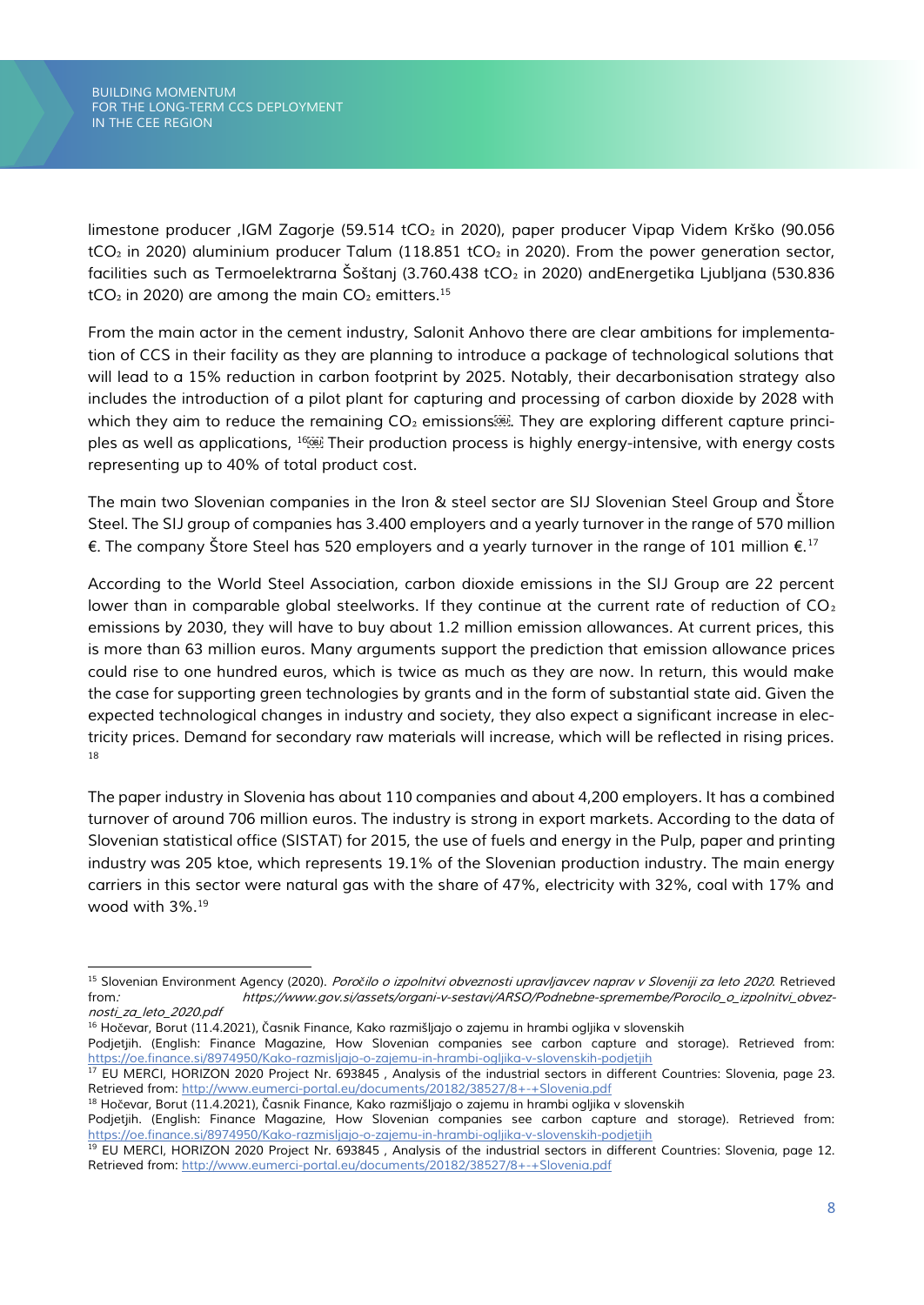*For Slovenia's main CO*₂ *emitter in the Energy sector – Termoelektrarna Šoštanj - measures have already been taken to modernise the thermal power sector in terms of technology. By 2014, Units 1–3 were permanently shut down in the Šoštanj Thermal Power Plant (TEŠ), in 2015 a new coal-fired Unit 6 started to operate and will gradually replace the production of all other existing units of the power plant. In 2018, TEŠ Unit 4 also stopped operating. The Contract on the Arrangement of Mutual Relations between the Government of Republic of Slovenia and Šoštanj Thermal Power Plant from 2012 predicts a gradual reduction of GHG emissions, stating an emissions ceiling of annual CO*₂ *emissions from the units 5 and 6 for the 2016–2054 period. The upper ceiling will be reduced, considering the initial value; it will be 28% lower by 2030, 40% lower by 2035 and 52% lower by 2040. TEŠ Unit 5 is expected to operate until 2030. The NECP envisages gradual abandonment of the use of domestic and imported coal for energy purposes or its reduction by at least - 30% by 2030. The precise timetable for abandoning the use of coal in Slovenia, including shutting down the Velenje Mine and Unit 6 will be determined by the strategy for the abandonment of coal use and restructuring of coal regions according to the principle of fair transition, which will be adopted by 2021.<sup>20</sup>*

## <span id="page-9-0"></span>*2. Assessment of geological potential for CCS*

*Underground sequestration of CO<sup>2</sup> can primarily occur in either saline aquifers, depleted oil and gas reservoirs or un-mineable coal seems, at depths larger than 800m. Storage capacities depend on a number of factors, mainly on the geological structures, as well as public awareness and acceptance. Slovenia has a complex geological structure, both from a structural and tectonic point of view. However, storage capacities should be looked at and understood both from a theoretical, effective and likelihood of it being used perspectives.*

*Research into potential for underground CO2 storage in Slovenia started in the early 2000s and has todate yielded results which shows that although Slovenia is a small country it has storage sites within its territory.* 

*First estimates from the 2006 CASTOR study identified 35 such potential locations for storage in aquifers, however, it was acknowledged that few information on deep geological structure of Slovenia was available and verified at the time, thereby yielding these results based on established assumptions. CO*₂ *storage capacities were thereby set at 147 Mt CO<sup>2</sup> for aquifers, and 2.2 Mt CO<sup>2</sup> for hydrocarbon fields. Within the EU GeoCapacity project, which assessed the European capacity for geological storage of CO<sup>2</sup> it was found that there is 92 Mt of CO2 storage capacity<sup>21</sup> in deep saline aquifers and 2 Mt in depleted oil and gas fields. Theoretical capacities were also calculated to be up to 200 Mt.<sup>22</sup>*

*<sup>20</sup> REPUBLIC OF SLOVENIA, SLOVENIA'S FOURTH BIENNIAL REPORT UNFCCC (March, 2020), Page 44. Retrieved from: [https://unfccc.int/sites/default/files/resource/4BR\\_2020\\_EN\\_SLOVENIA.pdf](https://unfccc.int/sites/default/files/resource/4BR_2020_EN_SLOVENIA.pdf)*

*<sup>21</sup> The EIMV (2010) study on CO2 capture readiness of Unit 6 in Thermal powerplant Sostanj noted that optimistic storage capacities in Slovenia exceed 500 Mt CO2.* 

*<sup>22</sup> Geoinzeniring (2016).*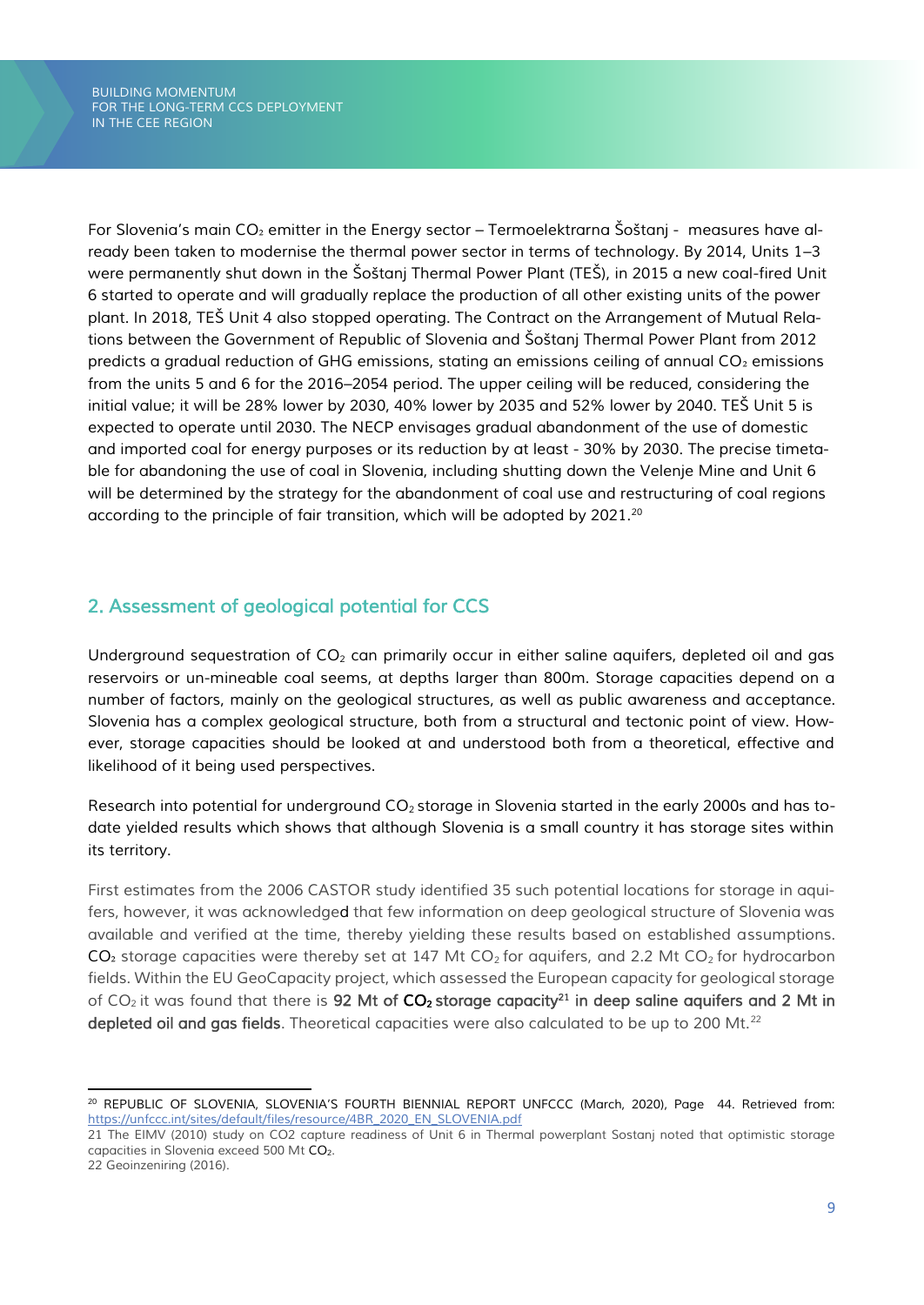*While the project did not find options for storage within unmineable coal seams, an EIMV (2010) suggested that coal seams storage capacity should not be discounted and be assessed, in particular for the Velenje coalmine. The coalmine was also part of a 2008 study named MOVECBM<sup>23</sup> which found that CO<sup>2</sup> injection created new swelling and fractures in the coal<sup>24</sup> . Slovenia's capacity for CO<sup>2</sup> storage in unmineable coal seems is essentially limited because of low permeability and swelling.*

*It should be noted that the 92 Mt CO<sup>2</sup> capacity estimates were done on few reliable data for each particular aquifer, thereby estimates were done primarily on a theoretical level for three of the individual aquifer locations (Pe*č*arovci, Dankovci and Besnica strcture) with their storage capacity being at 63 Mt. More reliable data, however, is available for assessment of storage capacity of hydrocarbon fields, with two most notable ones being oil and gas fields Dolina and Petišovci in the NE part of Slovenia, with their total capacity being between 1.8 and 5.3 Mt.* 

*To this end it is important to state that further practical research is required to confirm effective storage capacity, as well as that there has been no additional research conducted on*  $CO<sub>2</sub>$  *storage capacities in Slovenia since 2010, with currently no plans identified to do so. However, if effective storage capacity assessment would be true, the identified sites could hold for 20+ years of Slovenia's stationary emissions.<sup>25</sup>*

## *Figure 2: Possible CO2 storage locations in Slovenia*

*<sup>23</sup> Monitoring and certification on CO<sup>2</sup> storage and ECBM in Poland.*

*<sup>24</sup> W.F.C van Wageningen et al., 2009. Report and modeling of the MOVECBM field tests in Poland and Slovenia. Energy Procedia 1 (2009), 2071-2078.* 

*<sup>25</sup> Geoinzeniring (2016), Tehnologija zajema in skladiščenja CO2 (CCS), 7. Možnosti za CCS v Sloveniji. Predstavitev v okviru predmeta Okoljska geologija, Univerza v Ljubljani, 13. december 2016.*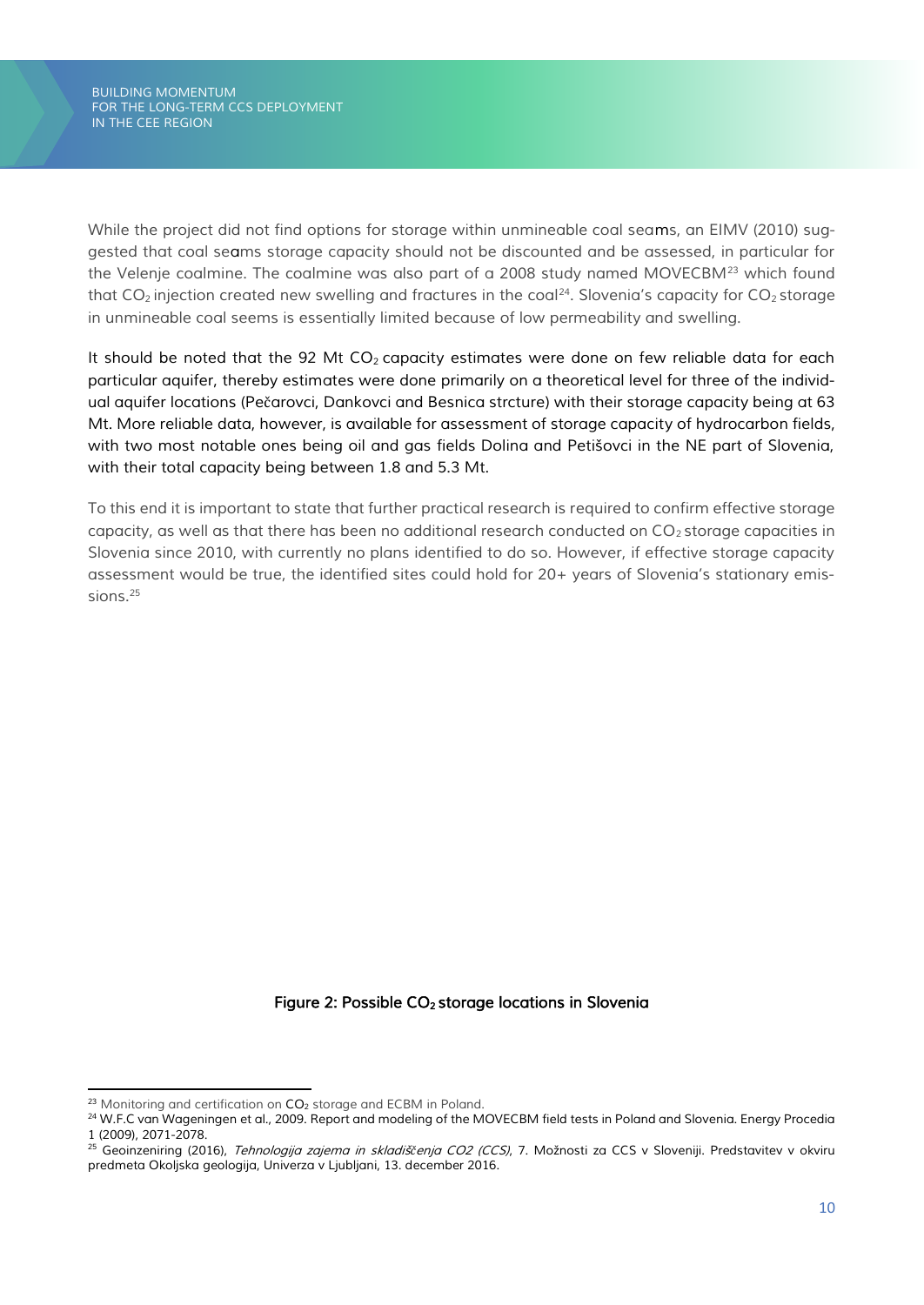

#### *Source: Geoinzeniring (2016).*

*It is worth mentioning that despite some uncertainties regarding total storage capacities, geological features would allow for a small-scale pilot project to be carried out on the Slovenian territory<sup>26</sup>. To this end it is worth nothing that current legislation forbids all CO<sup>2</sup> underground storage. Furthermore, as Rutters (2013) suggests, Slovenia's pipeline infrastructure is relatively favorable.* 

#### *Figure 3: Existing pipeline infrastructure in Slovenia*

<sup>&</sup>lt;sup>26</sup> Rutters, H. and the CGS Europe partners (2013) – State of play on CO<sub>2</sub> geological storage in 28 European countries. CGS Europe *report No. D2.10, June 2013, 89p.*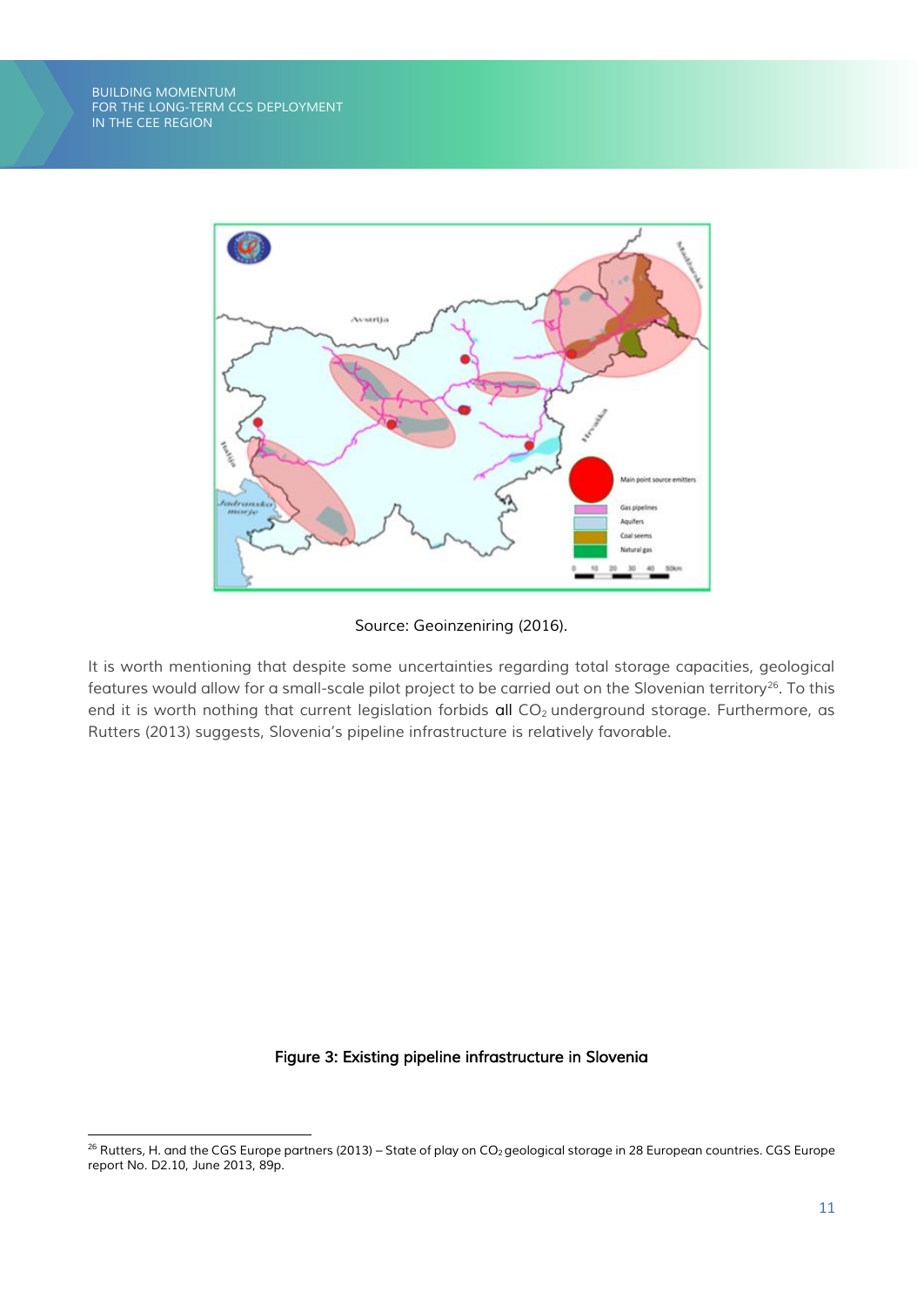

*Source: GeoInzeniring (2016).*

*Their potential use or re-use of pipelines, however, has to-date not been assessed for CO<sup>2</sup> transport purposes. Given the current legislative barriers, and as suggested by interviewees in this project, it is likely that there will be a need for additional CO<sup>2</sup> pipeline infrastructure that would enable connection between Slovenian largest stationary emitters to connect to storage capacities abroad or connect to pipeline infrastructure and potential storage sites in neighbouring countries.* 

*While underground CO<sup>2</sup> storage in Slovenia is highly unlikely to occur, there are options in neighboring countries. Within the EU GeoCapacity project it was found that Croatia's storage capacities range from 2.899 Mt – 4.256 Mt (theoretical), Hungary's from 616 Mt – 1.037 Mt (effective), and Italy's from 6.550 Mt – 13.031 Mt. Italy could prove to be a destination point for captured CO<sup>2</sup> as some storage capacities are situated near the Slovenian border. Nevertheless, as discussion during the workshop held for this project suggested, it is unlikely that any on-shore storage is to occur in neighboring countries as well. In this respect, it was mentioned that Italy and/or Croatia could be destination countries for Slovenia's captured CO2, if off-shore storage sites are developed and/or terminals for further transport are constructed.* 

## <span id="page-12-0"></span>*3. Description of implemented and planned projects*

*The state of implemented and planned projects In Slovenia can be seen as somewhat fragmented, and at different stages of development. Much of the work is focused on CO<sup>2</sup> capture or CO<sup>2</sup> storage, however, there are presently no projects in development beyond the initial idea stages. Most of Slovenia's work, thus far, has involved participation In European consortia on different aspects of the CCU/CCS value chain. The following is a selection of some key identified potential projects for Slovenia and past participation in European-wide projects. Planning and implementation of actual projects in Slovenia*  will greatly depend on the acknowledgement and support from the government for initial pilot and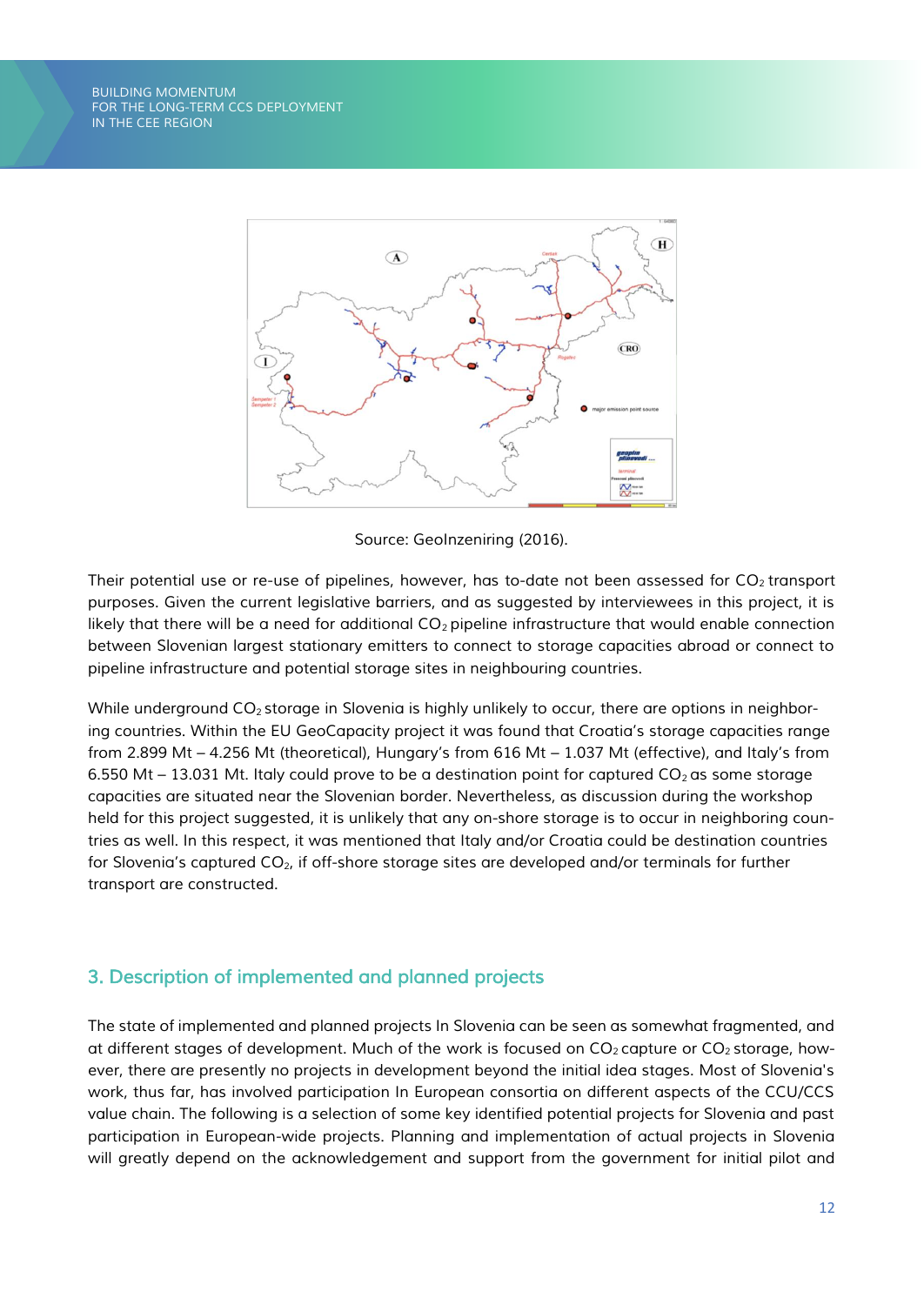*demonstration projects in the upcoming years. This view has been shared by stakeholders who were part of the CCS4CEE project.*

## *CO<sup>2</sup> capture*

#### *Salonit Anhovo:*

*The company is a cement manufacturer and one of the largest emitters of CO<sup>2</sup> in Slovenia. Within their goals to become a carbon neutral cement producer their plan is to have a pilot CO<sup>2</sup> capture project between years 2025-2030 to explore technology's potential, and build a full-scale project by 2035.* 

*The company understand that to reach this goal partnerships with other stakeholders, and countries, will be needed, and crucial in this respect will be initial government support. At present they are considering CCU, however, if appropriate storage sites and/or transport infrastructure is developed they are likely to consider CCS as well.* 

*It has been calculated that a full-scale CO<sup>2</sup> capture project would require up to 300% more electricity needs compared to present consumption, or 1.6-4 MJ/kg CO<sup>2</sup> captured. In total this would amount to 4 TWh of power to convert 700 kt CO<sup>2</sup> to CH4, for example.* 

*As it relates to costs, market analysis was made based on current available industry data, and include a range from 75-180 EUR/tonne for the entire value chain components of CCS, while if looking at maturity cost assessment for carbon capture costs would range between 45-70 EUR/tonne of CO<sub>2</sub>, if physical post-combustion technology is chosen, 60-120 EUR/tonne of CO<sub>2</sub> if chemical post-combustion technology is chosen, or 45-80 EUR/tonne if integrated capture technology is used. 27*

*To make a step forward they acknowledge the need for both intra-country but in particular transborder regional clusters to be developed. Clusters will give all of them a higher security and better efficiency in terms of costs.* 

## *Kemijski Institut (National Institute of Chemistry)*

*The NIC considers CCU/CCS as key pathway in the energy transition and decarbonisation efforts and Is involved In development primarily within the context of international pilot and demonstration projects in various parts of either CCU, power to gas, power to liquid, as well as upstream hydrogen introduction and storage process in energy intensive industry. Below are some of the past and current international projects related to CCU/CCS that NIC is or was involved in:* 

*ORACLE: a project, funded by Horizon 2020, that will look at a carbon-free production of ammonia through utilisation of new technologies, including carbon capture. NIC is together with the Jožef Stefan Institute (IJS) a partner within this project that will run for three years starting from May 25th, 2021.* 

*<sup>27</sup> Vuk, T. (2021). Salonit Anhovo – Road to carbon neutrality. Presented at the seminar »The current landscape of CCS in Slovenia« on 30. 6. 2021.*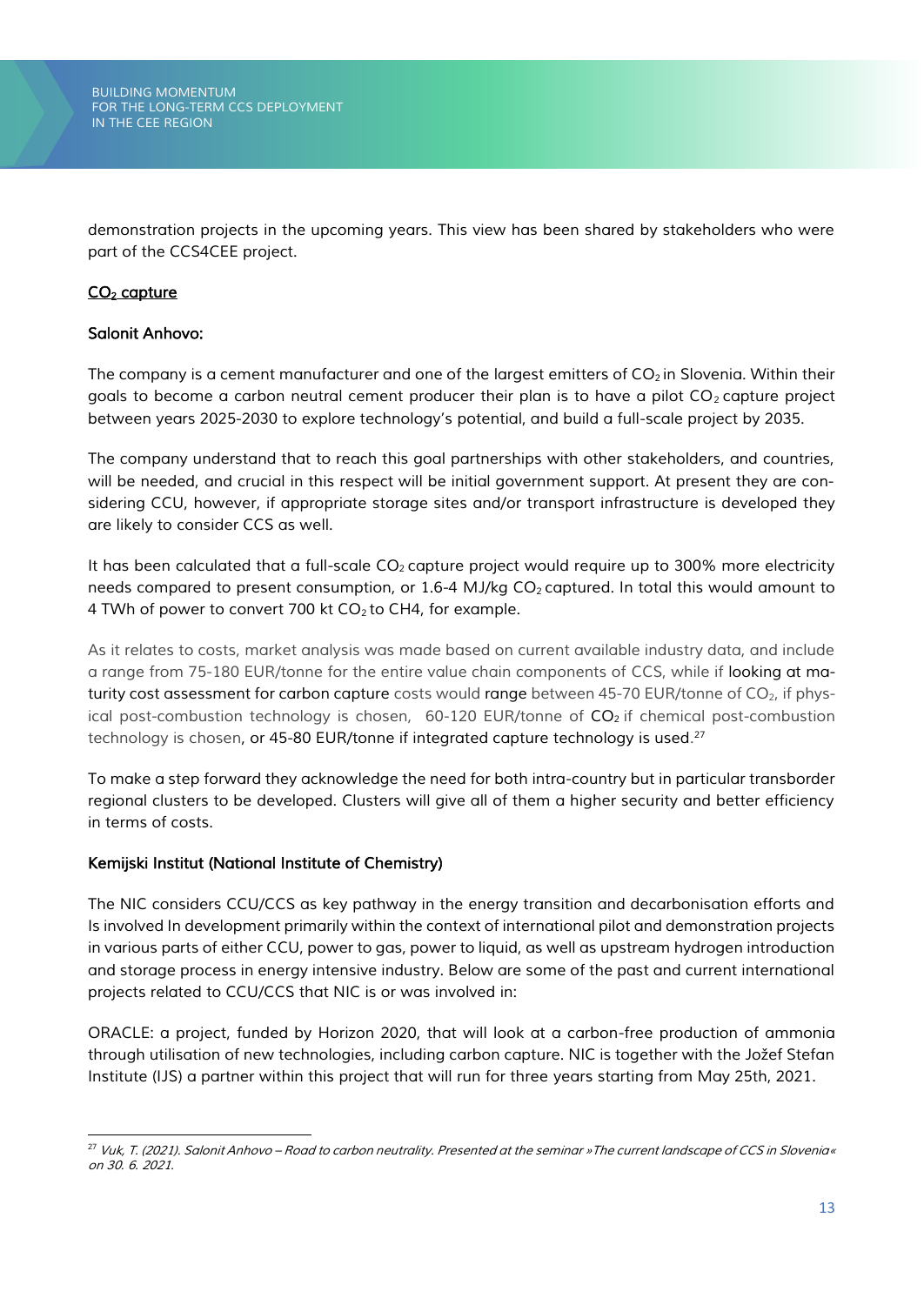*MEFco2: a project looking at producing green methanol as energy vector from captured CO<sub>2</sub> and hydrogen produced using surplus renewable energy.28 NIC was the project concept originator and the largest public partner*

*FREsmE: a project looking at synthesis of methanol from CO<sup>2</sup> extracted from iron furnaces for marine fuels. The project completed in June of 2021,29 with the NIC providing research into catalysis, modelling and engineering aspects.*

*The NIC is also involved in a UNESCO Cooperation Programme looking at educating young scientists on the innovative approaches for capture and utilisation of CO<sup>2</sup> in the context of circular economy, and readily works on papers and thesis related to various aspects of*  $CO<sub>2</sub>$  *<i>capture and utilisation. As other stakeholders have identified, the NIC also believes that what Is missing in Slovenia is a serious lack of pilot and demonstration projects.* 

## *Energetika Maribor*

*Energetika Maribor, heat and electricity producer and distributer, is currently considering as part of their decarbonisation plans at possibilities of CO<sup>2</sup> capture and storage at their proposed waste-to-energy plant in Maribor, that would allow for production of about 20 MW of heat and 4 MW of electricity to be generated from burning of 45.000 tonnes of mixed municipal waste per year. The technology for the plant has not yet been selected, however, the plan is to start operations in 2030. From planned heat production of 81.085 MWh the goal would be to capture up to 16.049 tonnes of CO<sub>2</sub> per year.* 

## *CO<sup>2</sup> storage*

*Geoinženiring, which provides geotechnical, geological and geophysical research, design, consulting and engineering services, has over the years participated in a number of European consortia in projects that looked at CO<sup>2</sup> capture and storage, including the CASTOR (2005-2006), EU GeoCapacity (2006- 2008), CGS Europe (2010-2013), ENOS-Enabling Onshore CO<sup>2</sup> storage (2016-2020) projects.<sup>30</sup> However, while there are no ongoing projects, the company remains part of the ENERG (European Network for Research in Geo-Energy) and CO2Geonet networks in which it is ready to provide its expertise on CO<sup>2</sup> geological storage and limiting the knowledge gap, as well as foster interaction and information exchange.* 

*Premogovnik Velenje, Slovenia's largest coal mine and Erico (now Eurofins Erico), an environmental research company, were also involved in a project MOVECBM, whose objective was to improve the understanding of CO<sup>2</sup> injected in coal and migration of methane through which reliable and safe CO<sup>2</sup> storage could be ensured. A small-scale injection was performer at the Velenje coal mine to Investigate adsorption, desorption and migration processes for local coal conditions<sup>31</sup> .*

*<sup>28</sup> More about the MefCO2 project[: http://www.mefco2.eu/mefco2.php](http://www.mefco2.eu/mefco2.php)* 

*<sup>29</sup> More about the FREsmE project: http://www.fresme.eu*

*<sup>30</sup> See Geološko skladišč[enje CO2 | Geoinženiring d.o.o. \(geo](http://www.geo-inz.si/dejavnosti/geolosko-skladiscenje-co2)-inz.si) for more information on past activities of CO2 storage.*

*<sup>31</sup> See Final Report Summary - [MOVECBM \(Monitoring and verification of CO2 storage and ECBM in Poland\) | Report Summary](https://cordis.europa.eu/project/id/38967/reporting)  [| MOVECBM | FP6 | CORDIS | European Commission \(europa.eu\)](https://cordis.europa.eu/project/id/38967/reporting) for more infomration on the project and results.*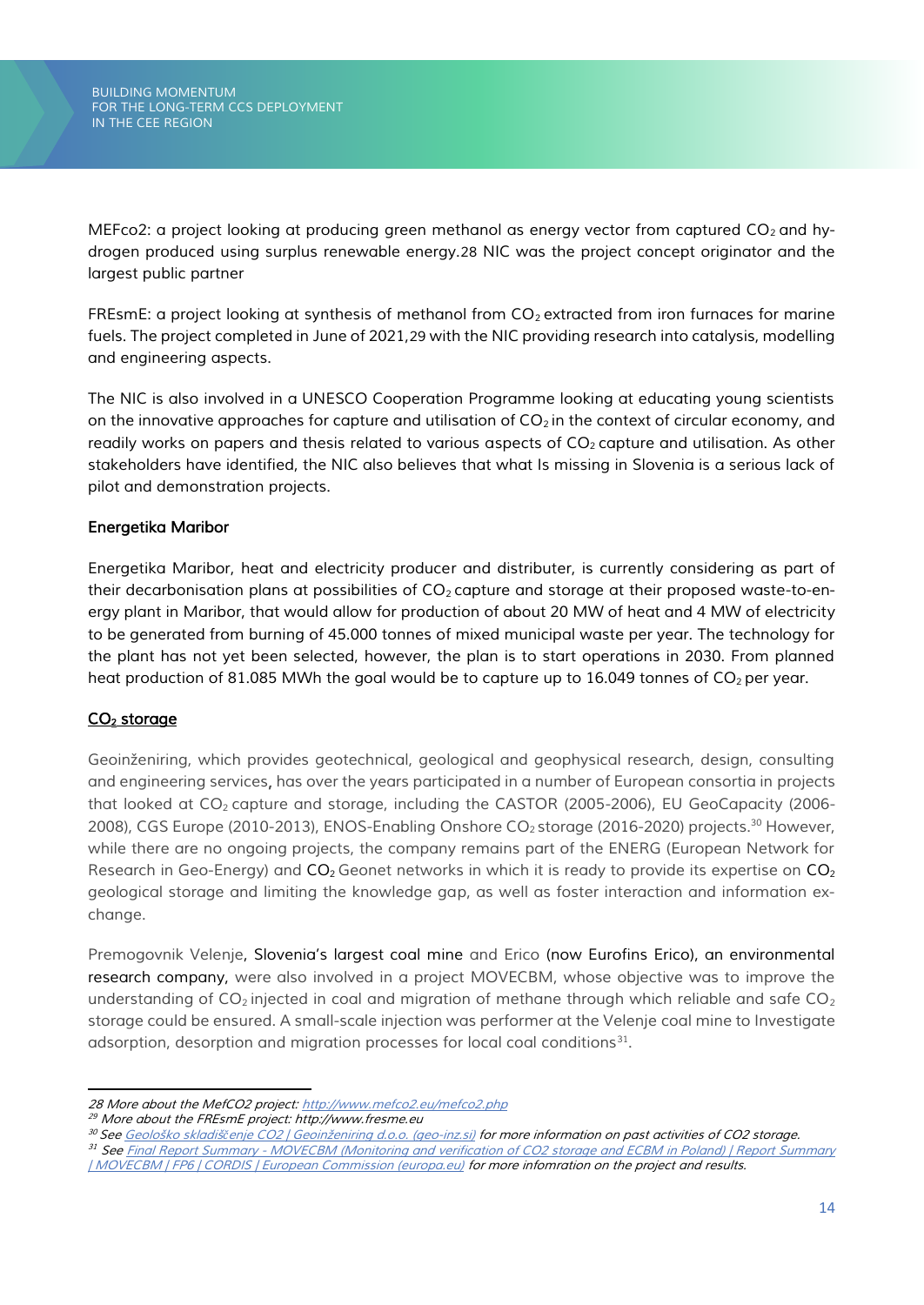## <span id="page-15-0"></span>*4. Legislation and regulation relevant for CCS deployment*

*Directive 2009/31/EC on the geological storage of carbon dioxide, which establishes a legal framework for the safe use of CCS technologies in the European Union, has been transposed into the legal order of the Republic of Slovenia via the Energy Act<sup>32</sup> and particularly addresses in its Chapter 10, the transport of CO<sup>2</sup> and access to CO<sup>2</sup> infrastructure.<sup>33</sup>*

*The Environmental Protection Act<sup>34</sup>, which presents the Country's umbrella document, addresses the fundamental prerequisite for sustainable development and protection against environmental stress. Within this scope, the Act lays down a framework: the fundamental principles and measures of environmental protection, environmental monitoring, economic and financial instruments of environmental protection, as well as public services for environmental protection and other issues related to environmental protection.* 

*In regard to CCS provisions in the Environmental Protection Act, one must especially mention Article 166a, which states that "In the territory of the Republic of Slovenia and in its continental shelf, the injection and storage of carbon dioxide streams (geological storage of carbon dioxide) is prohibited."*

*The Environmental Protection Act plays an important legislative role in achieving climate objectives. The Environmental Protection Act (ZVO) provides a legal basis for all other legislation in the area of environmental protection that indirectly or directly influences GHG emissions. For example, in the areas of waste, environmental certificates, comprehensive assessment of environmental influences, environmental management of organisations, economic and financial environmental instruments (e.g., the environmental tax on environmental pollution, GHG emissions allowance trading), etc. <sup>35</sup>*

*The environmental inspection service is responsible for supervision of the implementation of the Environmental Protection Act and all relevant implementing regulations; the competences of the environmental inspection service also include authorisation to prohibit the operation of plants or equipment, the revocation of environmental certificates, etc. In case of infringement, the Act stipulates the payment of fines. <sup>36</sup>*

*The legal basis addressing environmental tax for air pollution due to CO*<sup>2</sup> *include also the Decree on environmental tax on carbon dioxide emissions.<sup>37</sup> The environmental tax instrument has been intro*duced in order to internalise the external costs of climate change due to  $CO<sub>2</sub>$  emissions, from manufacturing industries and construction, and, being an economic instrument, was aimed at reducing CO<sub>2</sub> *emission through the fuel price and therefore aimed at reducing environmental pollution. The Decree* 

*<sup>32</sup> Energy Act (EZ-1), Energetski zakon (Uradni list RS, št. 60/19 – uradno pre*č*iš*č*eno besedilo, 65/20 in 158/20 – ZURE)*

*<sup>33</sup> Renata Karba, dr. Jonas Sonnenschein, Andrej Gnezda (23. 2. 2021), Project LIFE IP CARE4CLIMATE, Politi*č*no-zakonodajno ozadje blaženja podnebnih sprememb, page 32. Retrieved from[: https://www.care4climate.si/\\_files/1420/Umanotera-2021-Poli](https://www.care4climate.si/_files/1420/Umanotera-2021-Politicno-ozadje-PS-2021-04-23.pdf)[ticno-ozadje-PS-2021-04-23.pdf](https://www.care4climate.si/_files/1420/Umanotera-2021-Politicno-ozadje-PS-2021-04-23.pdf)*

<sup>&</sup>lt;sup>34</sup> Environmental Protection Act (Official Gazette of the Republic of Slovenia, No. 39/06 – official consolidated text, 49/06 – ZMetD, *66/06 – Constitutional Court Decision, 33/07 – ZPNa*č*rt, 57/08 – ZFO-1A, 70/08, 108/09, 108/09 – ZPNa*č*rt-A, 48/12, 57/12, 92/13, 56/15, 102/15, 30/16, 61/17 – GZ, 21/18 – ZNOrg and 84/18 – ZIURKOE)*

*<sup>35</sup> REPUBLIC OF SLOVENIA, SLOVENIA'S FOURTH BIENNIAL REPORT UNFCCC (March, 2020), Page 77. Retrieved from: [https://unfccc.int/sites/default/files/resource/4BR\\_2020\\_EN\\_SLOVENIA.pdf](https://unfccc.int/sites/default/files/resource/4BR_2020_EN_SLOVENIA.pdf) <sup>36</sup> Ibidem.* 

*<sup>37</sup> Decree on environmental tax on carbon dioxide emissions (Official Gazette of the Republic of Slovenia, No. 48/18)*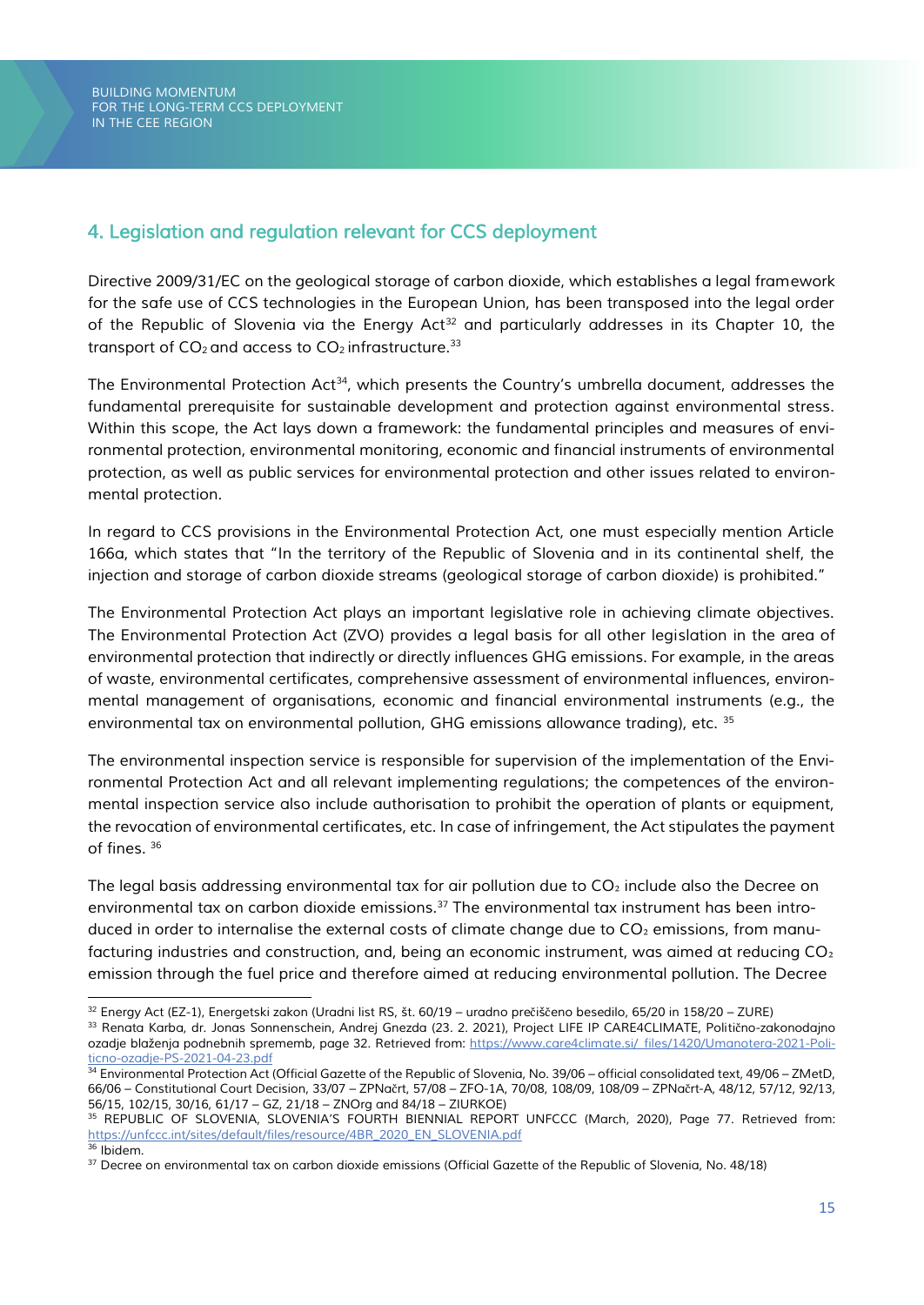*on environmental tax on carbon dioxide emissions, which imposes an obligation to pay environmental tax for air pollution due to CO*<sup>2</sup> *emissions was updated in 2018, although no major changes were introduced. The unit of air pollution with CO*<sub>2</sub> *emission remains* €17.3 €/t of CO<sub>2</sub>. It is planned that *CO*₂ *tax will increase (at least 5% per year) and approach the ETS coupon price by 2030. Companies included in the EU ETS system (holders of permits to emit greenhouse gases) are exempt from this environmental tax.<sup>38</sup>*

# <span id="page-16-0"></span>*Chapter 2. Slovenia's outlook for CCS and CCU*

## <span id="page-16-1"></span>*1. Summary of stakeholder engagement*

*Significant attention was given to gathering a representative sample of stakeholders' perceptions, understandings and outlooks towards CCS and CCU development (potential) in Slovenia, as well as in the region. Following the review of the relevant literature on wider climate change as well as specific CCS/CCU literature, a list of key stakeholders was made. This included relevant institutional actors, namely the Ministry of environment and spatial planning and Ministry of infrastructure, the largest power plant in Slovenia (TEŠ), the largest Slovenian organization in the field of electricity (HSE), several largest emitters of CO2, including a cement and aluminium manufacturers, as well as national research institutions, in the fields of geology and chemistry, and two largest universities in Slovenia. A second level of stakeholders (academic/research institutions, and NGO/civil society) was then made so as to gather as holistic assessment as possible. Overall, over 20 interviews were made through Zoom and MS Teams or in-person, and follow-up information was provided via e-mails in some cases. The views and perceptions were also gathered in a workshop and a seminar where other stakeholders were also present. Overall, the views and perceptions summarized below show a holistic and balanced representation of the status of CCS/CCU in Slovenia.* 

## <span id="page-16-2"></span>*2. Stakeholder positions on CCS and CCU*

*Following the process of stakeholder engagement, via interviews and holding two workshops and seminars, a general conclusion can be made that for the most part the stakeholders can be classified as fence-sitters. There is an overarching consensus of the potential of CCS/CCU technologies to contribute to reaching EU's climate goals among the stakeholders, albeit that same potential is then questioned* 

*<sup>38</sup> REPUBLIC OF SLOVENIA, SLOVENIA'S FOURTH BIENNIAL REPORT UNFCCC (March, 2020), Page 33. Retrieved from: [https://unfccc.int/sites/default/files/resource/4BR\\_2020\\_EN\\_SLOVENIA.pdf](https://unfccc.int/sites/default/files/resource/4BR_2020_EN_SLOVENIA.pdf)*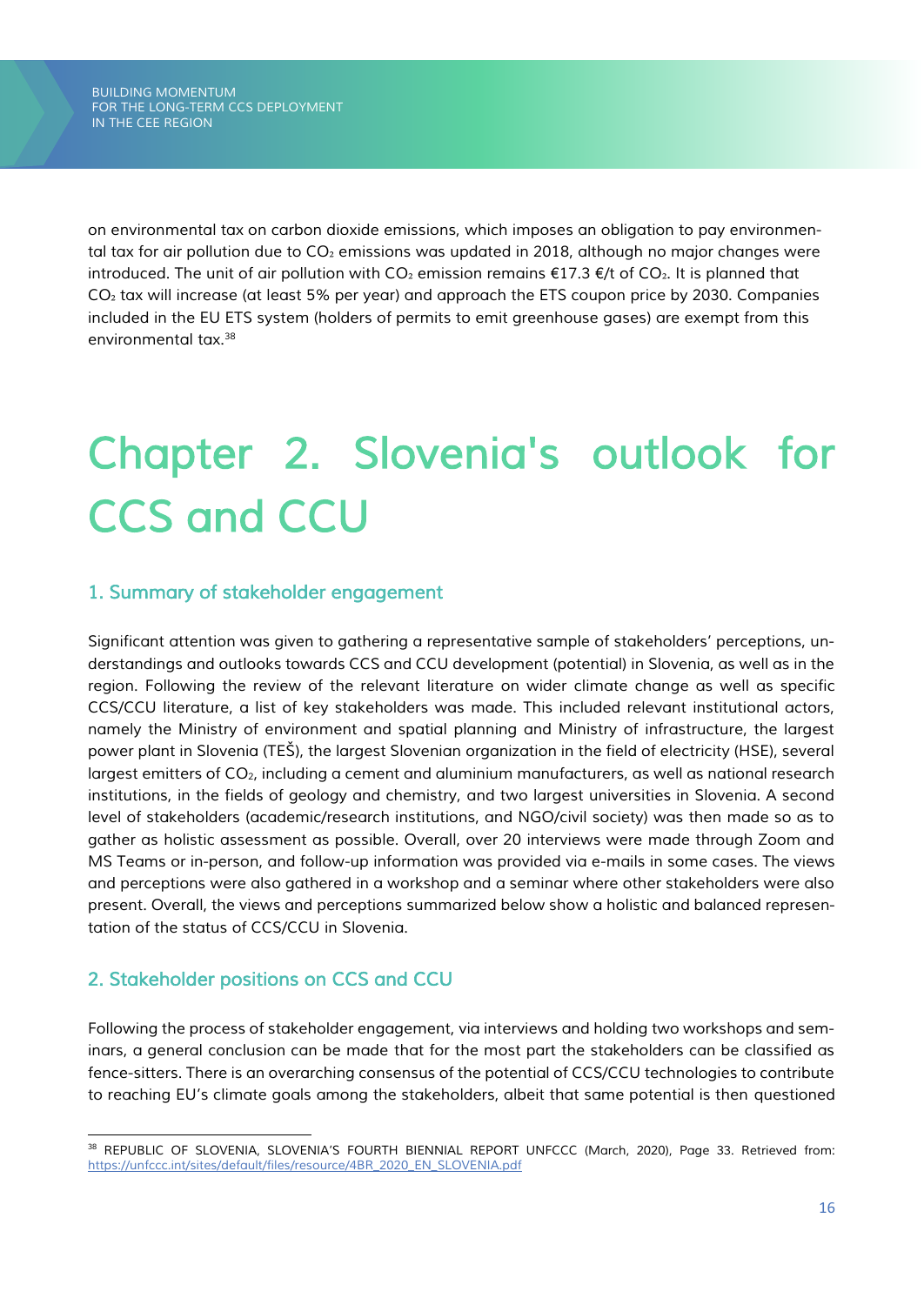*when applied in the context of Slovenia's pathway towards climate-neutrality by 2050. The leading concern of the potential of CCS/CCU to be applied in Slovenia is the economics and costs associated with the development, followed by a current lack of a business case for developing carbon capture for the purpose of CO<sup>2</sup> storage, and public opposition. In general, there were no perceived legal and regulatory barriers, albeit there is consensus that CO<sub>2</sub> storage is highly unlikely to occur in Slovenia, given that current Environment Act does not allow for CO<sup>2</sup> storage in Slovenian territory. Following the held workshops and seminars, as part of the stakeholder engagement process, it was understood that investment into CO<sup>2</sup> ccapture equipment would still take place even without the transport and storage component developed (yet). For this, however, early government support for pilot projects will be important. Furthermore, it was agreed that development of industrial clusters with shared infrastructure would enable CCS technology development, in Slovenia, the CEE region and elsewhere.* 

*Public opposition was also identified as a potential high barrier in the future when projects develop. To this end there was agreement among stakeholders that early engagement activities are key to obtaining trust and improving public's awareness and understanding of the CCS/CCU technologies.* 

*The main reason why certain stakeholders are identified as fence-sitters is that:*

- *they are either actively involved in research activities of various aspects related to CCS/CCU (i.e. IJS, Geological Survey of Slovenia, Milan Vidmar Institute, Geo-Inzeniring), however they are not actively promoting and arguing for the development of the technology/process. Whereas their position can be neutral, their activity and influence can be high. IJS for-example was involved with preparation of the NECP and the LTS in Slovenia, both documents acknowledging the role of CCS in reaching Slovenia's climate targets,*
- *they do not inhibit or promote the development of CCS/CCU in Slovenia. Often the underlying reason is limited understanding of the associated potential, costs, issues, etc. ,*
- *they acknowledge the potential of CCS/CCU, however, they are awaiting government policy and financial support for early pilot projects in particular. This sentiment is largely viewed by the industry and private sector actors, who view that they cannot go at it alone, or at least see that government support would expedite the development of CCS/CCU in Slovenia,*
- *they are in-charge of policy development that could encourage CCS/CCU development, however, they do not have plans to actively promote it (i.e. Ministry of environment and spatial planning, and Ministry of infrastructure).*

*Nevertheless, there are stakeholders in Slovenia who can be classified as pace-setters, as they:*

• *actively are looking at developing CCS/CCU technology. Their main arguments for justifying investing into CCS/CCU are economic as well as climate related (i.e. TEŠ, HSE). Rising cost of EUA prices being a leading issue that is driving the current momentum,*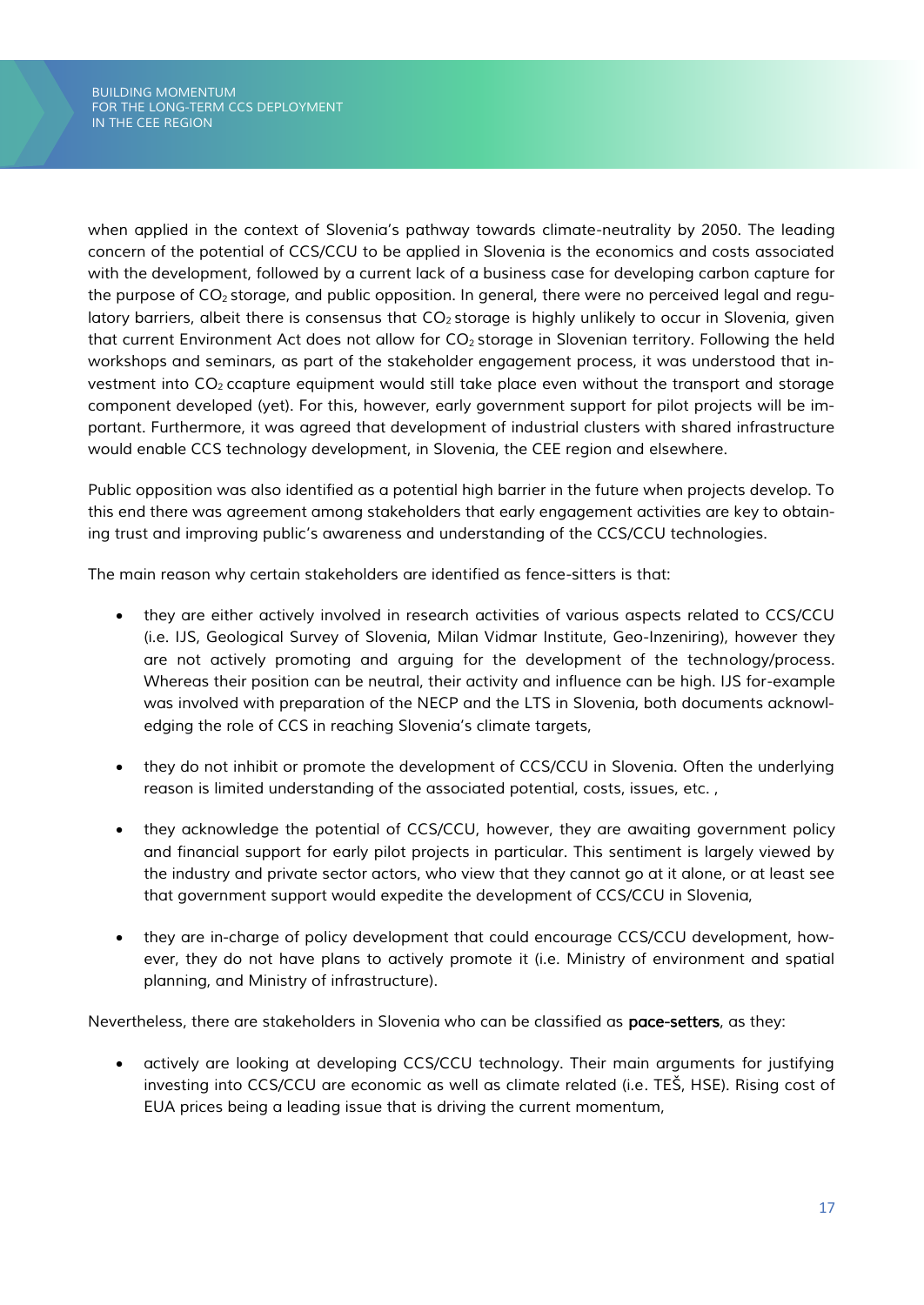• *are actively involved in research and awareness raising activities related to CCS/CCU. The National Institute of Chemistry, for example, is considered a pace-setter as they are involved or looking to be involved in international projects, as well as aiming to develop a pilot direct-air capture (DAC) project by 2025.* 

*There are also stakeholders who can be considered foot-draggers, namely the NGO community. Their primary assumptions and arguments against CCS/CCU are that:*

- CCS reduces the efficiency of electricity generation and that CO<sub>2</sub> storage is not allowed in Slo*venia, putting the economic justification of investing in CCS under question,*
- *CCS would prolong the use of fossil fuels which is against the set climate goals,*
- *CCS is an expensive and untested solution.*

*In respect to the foot-draggers, it should be noted both that these views were expressed in the context of applying CCS to the existing TEŠ power plant, and do not fully take into account the potential of CCS/CCU being applied on energy intensive industries. Nevertheless, their activity and influence can be considered medium or high, given the size of their following and impact in other environment/climate areas. To this end, there was agreement among stakeholders that the NGO, and wider civil society, must be engaged more thoroughly in order to increase the momentum for CCS/CCU technology development in Slovenia.* 

## <span id="page-18-0"></span>*3. In-depth stakeholder perceptions of the CCU and CCS landscape*

## <span id="page-18-1"></span>*3.1.1. Overall prospects for CCU/CCS in Slovenia*

*In Slovenia's NECP it states that "if emission allowance prices rise significantly (i.e., between EUR 40 and 60/t CO2) and if electricity demand is not replaced by renewable, nuclear or gas power plants, then carbon capture and storage (CCS) technologies will become commercially interesting, but this is not expected before 2040." A large majority of respondents were able to identify the role CCS is set to potentially play in Slovenia in the context of climate change mitigation, in that it is included in the National Energy and Climate Plan. They also shared the perception that CCS could play a role post 2040. However, while NECP does acknowledge that CCS could be applied to CO2 intensive industrial sectors, it does not examine the role applying CCS could play in this sector. Similarly, stakeholders, apart from those from the industrial sector, showed limited view - either were not aware or not fully understood how CO<sup>2</sup> capture could be applied or used for. Following the interviews, workshop and seminar, the role of CCU/CCS in the industrial sector was raised in the minds of the stakeholders that were engaged.* 

In the context of CCU vs. CCS, however, there is a fairly wide agreement between stakeholders that *CCU is the driver for the development of CCS, in particular within the industry sector, and noted that the technology also has an important role to play as a climate mitigation tool. Its impact, however, will*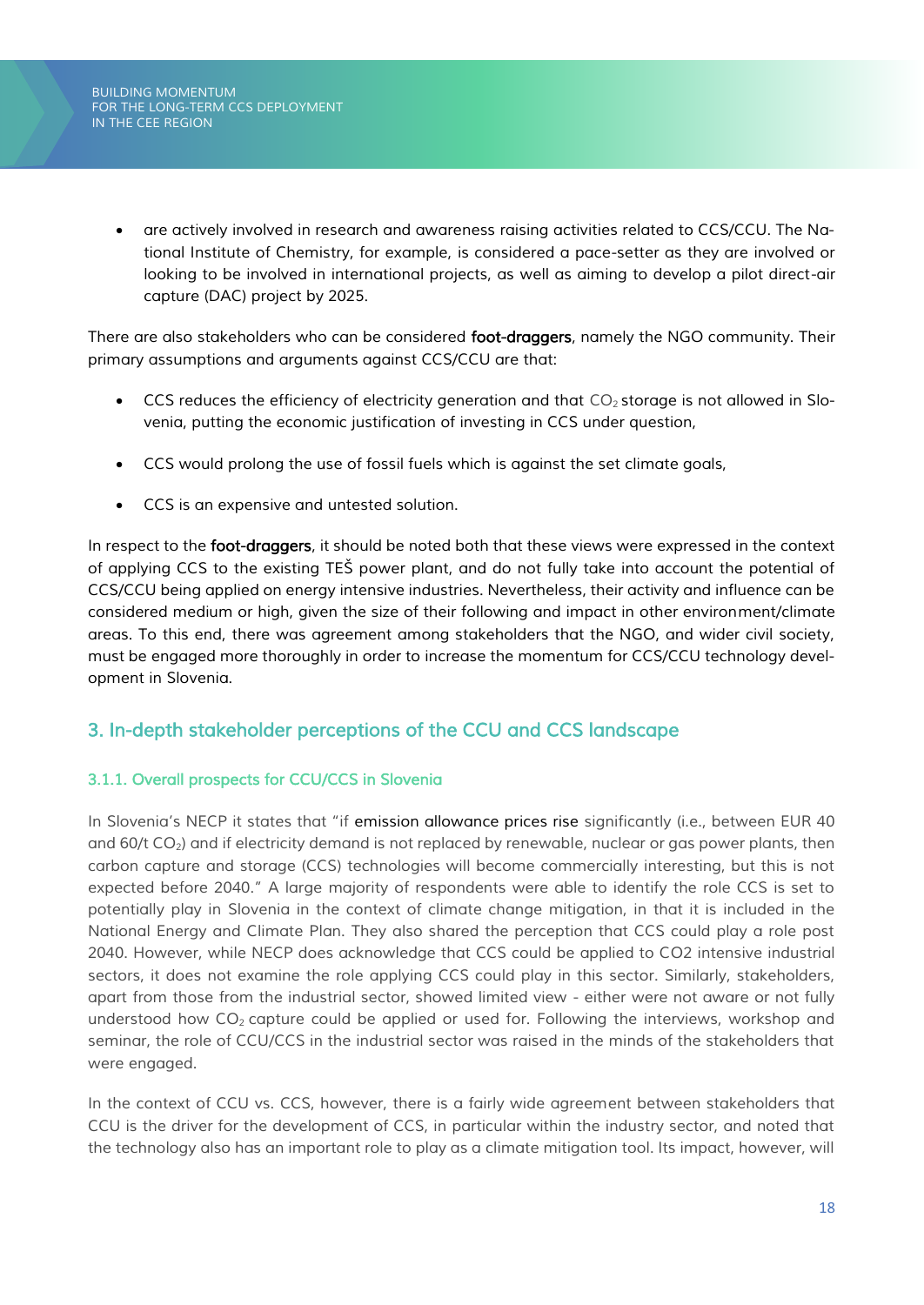*BUILDING MOMENTUM FOR THE LONG-TERM CCS DEPLOYMENT IN THE CEE REGION*

*depend on the policy certainty and government support in the upcoming years, as well as the speed at which costs of CO<sup>2</sup> capture technologies can come down elsewhere around the world.* 

*In general, within CCU/CCS deployment, prospects for CO<sup>2</sup> storage in Slovenia are seen as extremely low, however, if CO<sup>2</sup> pilot projects are supported and developed, it could lead to larger-scale projects that would be aimed at storage, in countries outside Slovenia, as opposed to utilisation. For that to occur, perception of the stakeholders is that business-cases will have to be made, and common infrastructure developed with neighboring countries.* 

#### <span id="page-19-0"></span>*3.1.2. The role of CCU/CCS in sector integration*

*Sector integration and the development of common and shared infrastructure was viewed as essential in developing CCU/CCS in Slovenia. To-date all the work that has occurred in CCU/CCS field has been initiated at the individual project level, or at individual institutions, who in some cases attempted to form consortia to bid for government or European funding. In other words, until recently, little attempt was made to seek out possible sector integration pathways to deliver development of CCU/CCS in Slovenia. In this respect, stakeholders extremely welcomed the CCS4CEE project in that it brought together all the activities occurring in this field. Bringing together energy producers, distributers, and users together and developing common projects could lead to a faster development of CCU/CCS and consequently greater efficiency and lower CO<sup>2</sup> emissions. In particular, CCU/CCS could play a significant role in integrating the industrial sectors, through hydrogen and synthetic fuel production, as well as impacting the waste industry through application of CO<sup>2</sup> capture and storage onto proposed waste to energy projects, thereby leading to a decarbonized energy system.*

#### <span id="page-19-1"></span>*3.1.3. Awareness of EU policy and financial instruments for CCU/CCS*

In general, while relatively high, there was initial lack of awareness of all the different EU policy and *financial instruments available. The EU ETS was identified as the key mechanism and driver of CCU/CCS project development, given the larger than expected rise in the cost of EUA price. The Trans-European Networks for Energy (TEN-E) was identified by one stakeholder as a possible way of supporting investments into CO<sup>2</sup> pipelines, and after its revision hopefully also other means of CO<sup>2</sup> transport. In addition, several stakeholders identified the Innovation Fund and sustainable taxonomy seeing CCS as a green investment. On the other hand, however, there was limited awareness of the fact that as of 2021 CCU fuels were encouraged through the Renewable Energy Directive (RED2) and that under NextGenerationEU mechanism, through REACT-EU, InvestEU, and/or Recovery and Resilience Facility, is eligible for financial support.* 

#### <span id="page-19-2"></span>*3.1.4. Perceived deployment barriers and risks*

*There was a general consensus among stakeholders that there are no major legal or regulatory barriers for deployment of CCU/CCS in Slovenia, albeit current Environment Act prohibiting CO<sup>2</sup> storage in the Slovenian territory. To this end, stakeholders agreed that also due to potential public opposition CO<sup>2</sup> transport would be best utilized through industrial cluster development and shared infrastructure with*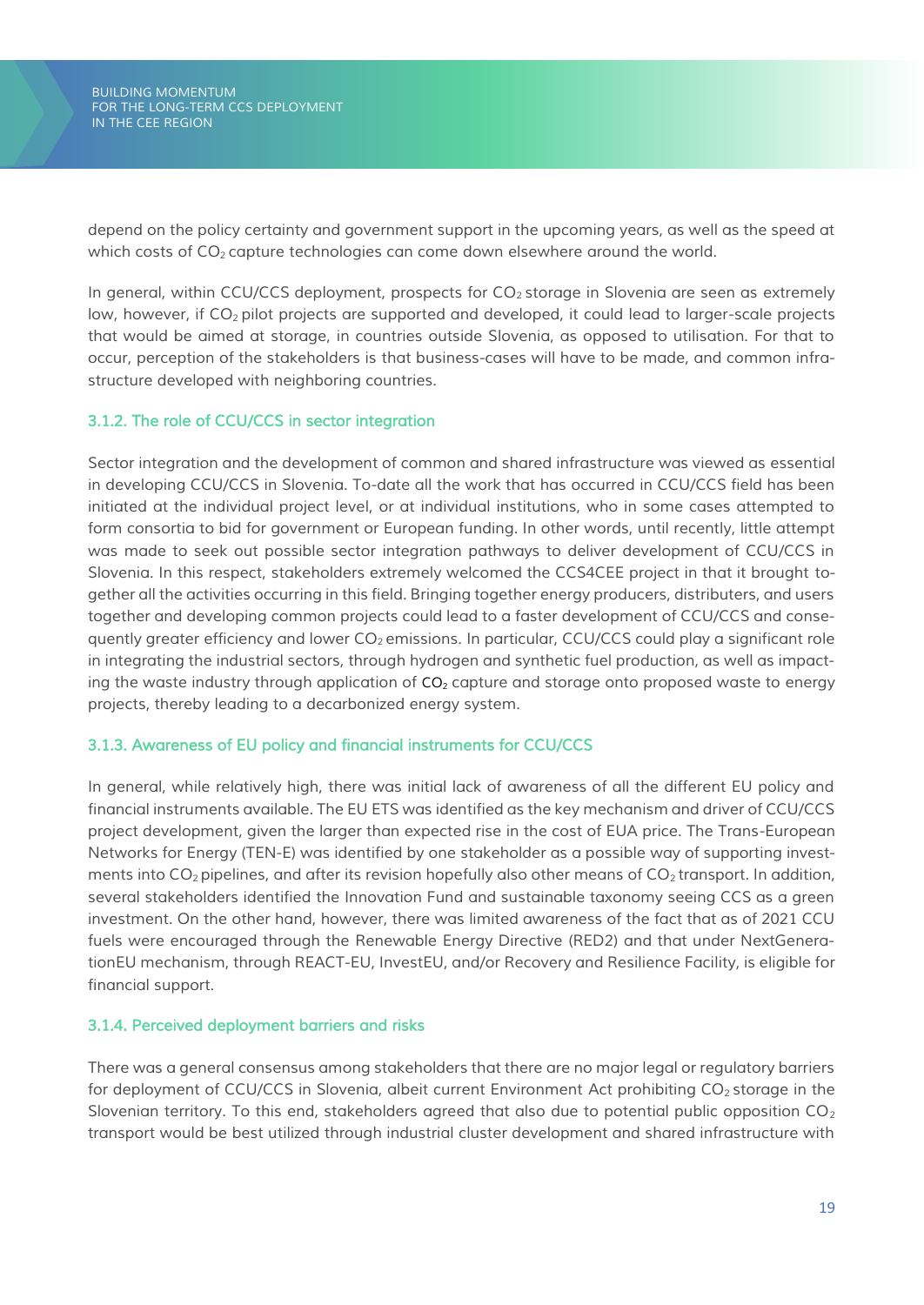*neighboring countries. On the other hand, lengthy permitting and other administrative practices were perceived as potential barriers to deployment.* 

*Another barrier includes the current lack of government funding for initial CO<sup>2</sup> capture projects. While the current legislation, and the Climate Fund, include potential for funding such projects, there is no indication from the relevant government institutions that there are plans to actively fund such projects in the future. This was perceived as holding back developing momentum to CCU/CCS deployment.* 

*Given the historical context of large infrastructure projects, public mistrust and potential opposition was one of the barriers that would have to be overcome before projects begin to be developed. Albeit this is currently not considered a major issue yet.*

## <span id="page-20-0"></span>*4. Stakeholder recommendations for CCU/CCS*

## <span id="page-20-1"></span>*4.1. Regulation*

*Slovenia does not have its own specific regulation on CO<sup>2</sup> storage, as the CCS Directive (2009/31/EC) was directly transposed into Slovenian legislation. This was done through the Energy Act (EZ-1). Slovenia's current view, and that of stakeholders, is that CO<sup>2</sup> will not be stored on its territory. This is stated also in Article 166a of the Environmental Protection Act (ZVO-1) in that "it shall be prohibited to inject or store flows of carbon dioxide (geological carbon dioxide storage) on the territory of the Republic of Slovenia and in its epicontinental belt."*

*One of the recommendations made by stakeholders has been that Article 166a of the ZVO-1 could be amended in the following way: "it shall be prohibited to inject or store flows of carbon dioxide (geological carbon dioxide storage) on the territory of the Republic of Slovenia and in its epicontinental belt, except in abandoned oil and gas fields and geological areas where there are natural sources of carbon dioxide."*

*Yet other recommendations made was that or the government could adopt specific guidelines on CO<sup>2</sup> capture and storage or CO<sup>2</sup> use, as well as subsidize CO<sup>2</sup> capture technologies to some extent.* 

*For the most part, however, the legal and regulatory framework for CCU/CCS in Slovenia is viewed to be sufficient. Rather, burdensome administrative procedures are identified as a larger barrier for further development of CCU/CCS.* 

## <span id="page-20-2"></span>*4.2. Technology*

*For CCU/CCS to take place in Slovenia, the following recommendations for technological advancements were also made:*

• *Introduction of natural gas reform and hydrogen production,*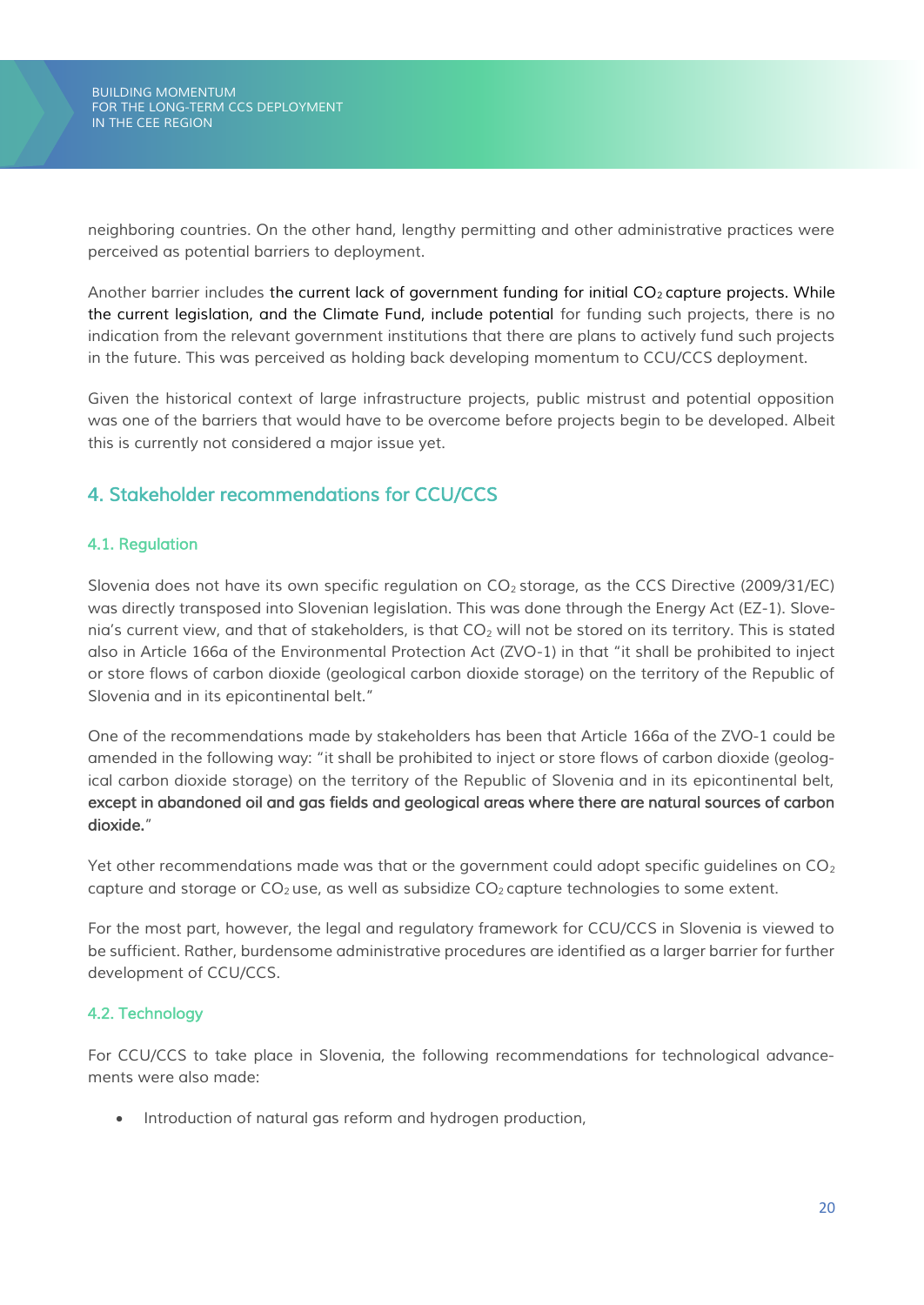- *introduction of up to 20% of hydrogen into the gas network, because all existing technological devices with this mixture of hydrogen and methane work without problems (including gas engines),*
- *Introduction of hydrogen filling stations for trucks and cars,*
- *Introduction of molten carbonate fuel cell (MCFC) for combined heat and power (CHP), because CO<sup>2</sup> capture is part of the MCFC fuel cell operation process,*
- *Utilising CO<sup>2</sup> combined with surplus electricity produced from renewable energy sources.*

#### <span id="page-21-0"></span>*4.3. Infrastructure*

*Article 486 of the Energy Act (EZ - 1) states that "in the territory of the Republic of Slovenia, the transport of captured carbon dioxide shall be permitted through the pipes of the transmission and transport networks in the territory of the Republic of Slovenia." In this respect it was recommended that it would be sensible to set up such a network to potential CO<sup>2</sup> storage sites or set up a center for further transport. It would also be sensible to evaluate options and prepare a national strategy for*  $CO<sub>2</sub>$  *<i>capture and common transport and storage of Slovenia's largest CO<sup>2</sup> emitters.*

#### <span id="page-21-1"></span>*4.4. Market*

*One of the key issues for stakeholders, preventing CCU/CCS to be deployed in Slovenia, and elsewhere, are unfavorable investment conditions. Current capture technology, for example, represents a high investment cost that is not recovered economically thereby making it unattractive for private investors. The cost side is essential for the technology itself, as it will make sense to capture the CO<sup>2</sup> if the price of the emissions covered will be lower than the price of the emissions. Some of the recommendations made, include:*

- *removal of CO<sub>2</sub> tax and introduction of a stock exchange through trading in CO<sub>2</sub> emission allowances, and consideration of abandoning the free allocation of CO<sub>2</sub> coupons,*
- *subsidies by the government for initial CO<sup>2</sup> capture projects.*

#### <span id="page-21-2"></span>*4.5. Financial frameworks*

*Co-financing of projects through subsidies or direct funding from Slovenia's Climate Fund was identified as a key framework to start deploying CCU/CCS in Slovenia. This would allow for initial projects to be developed, leading up to potential larger projects and other EU funding mechanisms to be used.* 

#### <span id="page-21-3"></span>*4.6. Inter-sectoral and regional collaboration*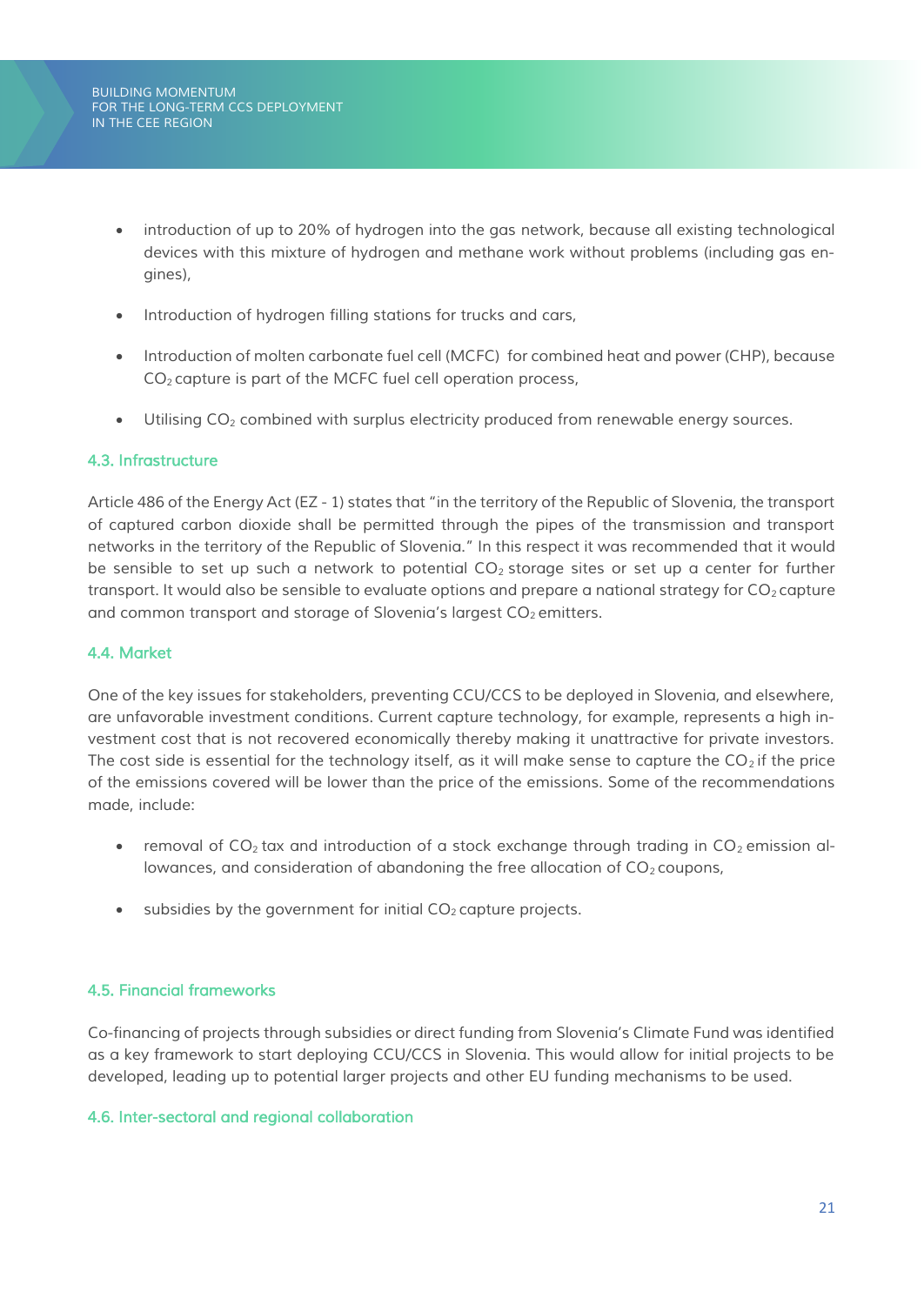*BUILDING MOMENTUM FOR THE LONG-TERM CCS DEPLOYMENT IN THE CEE REGION*

*The current Energy Act states the conditions and provisions for CO<sup>2</sup> transport across Slovenia. In this respect, it would be invaluable to also link up with neighboring countries, in particular Italy and Croatia, to develop CO<sup>2</sup> transport systems. Integrating larger systems over a wider area would bring more economic benefits and potential for further system development.* 

#### <span id="page-22-0"></span>*4.7. Social aspects*

*It is necessary to promote the capture of CO<sup>2</sup> and introduction of these technologies in the context of CO<sup>2</sup> neutral development and economy, and in the context of mitigating climate change. At present, social knowledge of CCU/CCS is very limited in Slovenia. In this case it would go a long way to set up a pilot project where it would be possible to practically present and evaluate the feasibility and economic viability of such a project. In order for CCS technology to gain public support, everyone must play their part. As such, stakeholders agree that government must increase its support and communication activities of the technology/process. Furthermore, through initial project funding government, project developers and civil society sector must step together through various engagement activities.*

# <span id="page-22-1"></span>*Chapter 3. CCS and CCU: Public acceptance in Slovenia*

## <span id="page-22-2"></span>*1. Public discourse on climate change and emission reductions from industries based on fossil fuels*

*The issue of climate change has gained significant social and political momentum in Slovenia over the*  last several years. This shift has largely been driven by the engagement from the civil society and *environmental non-governmental organizations (NGOs). It has largely been seen in the amount of news and media coverage on various issues related to climate change, protests, as well as political parties taking up the issue which in the past was addressed, however not to the same extent as today.* 

*The narrative in this context is largely focused on reducing emissions from power generation and transport, with the latter being the most pertinent sector for Slovenia given it represents the largest sources of emissions, contributing 31.7% of total GHG emissions and being the sector where emissions are still rising; whilst other sectors (i.e. industry, agriculture, waste) have seen their emissions fall compared to 1990 levels.<sup>39</sup> Agriculture is also put to the forefront as the sector that will be difficult to decarbonize, followed by emissions reductions from industries based on fossil fuels.* 

*<sup>39</sup> UNFCCC (2020). Slovenia's 4th Biennial Report. Retrieved from:* 

*https://unfccc.int/sites/default/files/resource/4BR\_2020\_EN\_SLOVENIA.pdf*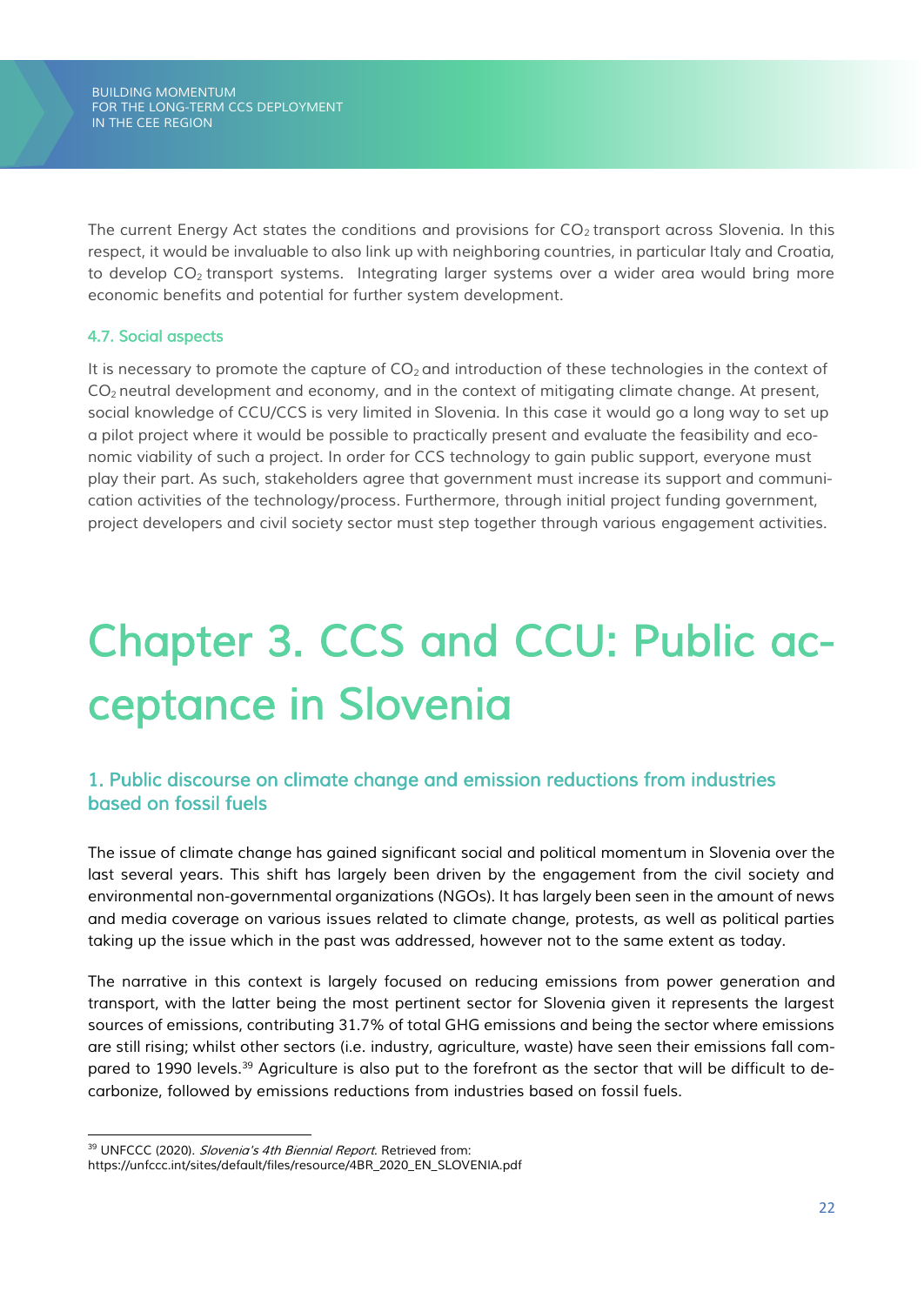*By far the most prevalent issue in discourse on climate change is the use of and future of coal and thermal powerplant Šoštanj. In this context, other often discussed issues include the future of nuclear power and the construction of planned hydropower plants on the Sava river as sources of electricity generation. Industry, in particular cement manufacturing and steel production, appear in the discourse largely as part of other environmental issues, such as air and water contamination, and less so in the context of emission reductions. A recent report on energy intensive industries in Slovenia, for example, rightfully shows the importance of this sector in terms of emissions as well as contributions to the Slovenian economy, while acknowledging that key role in large-scale decarbonisation of industry will be played by research, development and innovation<sup>40</sup>. To this end and the extent it is mentioned in limited public discourse, CCU/CCS is not seen as one of these options. Key ways of reducing emissions from industries based on fossil fuels, from a public perspective, are seen as a combination of use of renewable and low-carbon energy sources for electricity source, and improved energy efficiency processes. Industry representatives, on the other hand, also recognize the potential role of CCU/CCS – given sufficient government support for pilot and demonstration projects in the upcoming years.*

## <span id="page-23-0"></span>*2. Social acceptance issues at the national and local level*

*The role of social acceptability or opposition in Slovenia is significant and can fundamentally be divided into two levels: i) public support for climate policy in general and ii) past experience with infrastructure projects. While at the national level support, or better said need for climate policy has been increasing over the past several years, past experience with large infrastructure projects, namely the investment into Unit 6 of the thermal powerplant Šoštanj (TEŠ6), which started operating in 2015, has led to a rise in mistrust in proposed climate and energy policies and related projects. The Unit 6 investment and construction was the largest infrastructure project in Slovenia at the time, with increasing costs and suspected corruption and irregularities associated with it.*

*At the local level, experience related to construction of wind farms shows that local communities are an important stakeholder, which cannot be ignored by investors. In 2019, a proposed construction of 15 wind turbines in the eastern part of Slovenia in Mislinja, Zre*č*e and Slovenska Bistrica, was met with intense opposition from local communities citing concerns over the potential irreparable impact on the natural environment, including on the image of their communities, as well as on the future development of sustainable tourism in the area41. While the proposed project is still active, it has been delayed number of times. On the other hand, the municipality of Krško is home to the nuclear powerplant and is perceived by the local communities largely as positive as it employs local people and because the municipality receives yearly compensation for limited use of area.* 

*<sup>40</sup> Umanotera (2018). Energetsko intenzivna industrija v Sloveniji: poraba energije, dodana vrednost, delovna mesta. Retrieved from: https://www.umanotera.org/wp-content/uploads/2019/01/Energetsko-intenzivna-industrija-v-Sloveniji.pdf*

*<sup>41</sup> RTV (2019). Postavitev vetrne elektrarne na Rogli naj bi zelo negativno vplivalo na naravo. Retrieved from:* 

*https://www.rtvslo.si/lokalne-novice/stajerska/postavitev-vetrne-elektrarne-na-rogli-naj-bi-zelo-negativno-vplivala-nanaravo/506444*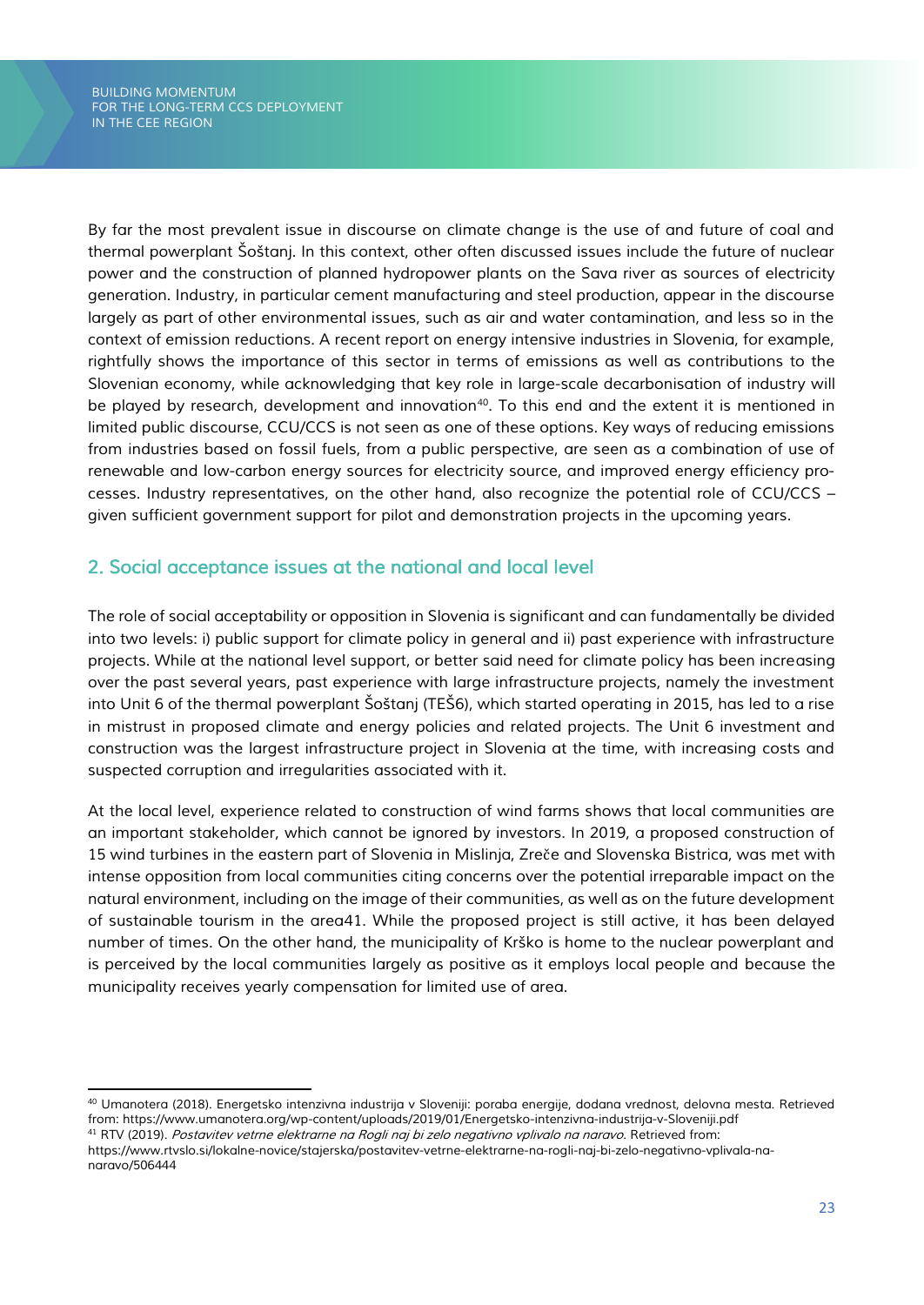*The Slovenian Ministry of infrastructure recently issued an energy permit for a second unit of the Krško nuclear powerplant unit of 1.1GW and estimated production of 9.000 GW of electricity per year42. While this is not yet a final decision on the investment and construction of the project, the decision has already been met with intense national opposition. This is related to the perception that the decision has been made prematurely and without sufficient public consultation, as well as result of the estimated project cost of 5-6 billion EUR. Relating to the sentiment of a level of mistrust which resulted following the investment into Unit 6 of the Šoštanj thermal powerplant, the future of nuclear energy in Slovenia is likely to remain a prevalent social acceptance issue in Slovenia over the upcoming years.*

*As such, as it relates to social acceptance in the national discourse, the prevailing issue remains a certain sentiment of mistrust in government institutions43, large infrastructure projects and the conduct of several industrial companies, namely Salonit and Lafarge Cement44. The mistrust in relation to industrial companies relates in large part to their monitoring activities and transparency in this regard. The polluters themselves are the ones who have to report their emissions, and according to legislation, orders operational and other monitoring of emissions. Local communities, and several NGOs mistrust the results of such measuresments on the basis of poor air quality in the vicinity of these companies, and in light of potential indirect influence of the client/company on the implementation of monitoring and measurements. In this respect, they argue that a stricter and more frequent monitoring should be performed to ensure the local communities of the impacts of the industrial activitiy to their health and environment.4546 While industrial companies note that they perform all monitoring in accordance with their environmental permits, the perception that there is a level of mistrust in the general public was confirmed by several stakeholders who formed part of the workshop and seminars related to the CCS4CEE project in Slovenia, as a potential issue for developing CCU/CCS projects. Nevertheless, participants agreed that public engagement and communication is key in all aspects of both policy and infrastructure development.*

*As was also pointed out during the workshop and the seminar, at the local level, given that Slovenia is a country with a significant proportion of Natura 2000 sites, a network of areas protecting threatened species and habitats, as well as with many sparsely populated settlements and towns, without engagement from investors at early planning stages, social acceptance of infrastructure development activities could also pose a barrier.*

*<sup>42</sup> Euractiv (2021). First green light for new Slovenian nuclear power station unit. Retrieved from: https://www.euractiv.com/section/politics/short\_news/first-green-light-for-new-slovenian-nuclear-power-station-unit/*

*<sup>43</sup> Reporter (2020). Vrtovec: Zaradi nezaupanja Slovencev v državne ustanove bi lahko Slovenija infrastrukturni sklad oddala v zunanje upravljanje. Retrieved from: [https://reporter.si/clanek/slovenija/vrtovec-zaradi-nezaupanja-slovencev-v-drzavne](https://reporter.si/clanek/slovenija/vrtovec-zaradi-nezaupanja-slovencev-v-drzavne-ustanove-bi-lahko-slovenija-infrastrukturni-sklad-oddala-v-zunanje-upravljanje-786097?fb_comment_id=3005082412932027_3005294156244186)[ustanove-bi-lahko-slovenija-infrastrukturni-sklad-oddala-v-zunanje-upravljanje-786097?fb\\_com](https://reporter.si/clanek/slovenija/vrtovec-zaradi-nezaupanja-slovencev-v-drzavne-ustanove-bi-lahko-slovenija-infrastrukturni-sklad-oddala-v-zunanje-upravljanje-786097?fb_comment_id=3005082412932027_3005294156244186)[ment\\_id=3005082412932027\\_3005294156244186](https://reporter.si/clanek/slovenija/vrtovec-zaradi-nezaupanja-slovencev-v-drzavne-ustanove-bi-lahko-slovenija-infrastrukturni-sklad-oddala-v-zunanje-upravljanje-786097?fb_comment_id=3005082412932027_3005294156244186)*

*<sup>44</sup> Dnevnik (2012). Zavajajo*č*e meritve industrijskih onesnaževalcev. Retrieved from: https://www.dnevnik.si/1042542609,* 

*<sup>45</sup> Zagovorniki okolja (2020). Analiza ureditve, izvajanja in prakse merjenja emisij v zrak; težave in predlogi za Slovenijo. Retrieved from: [http://zagovorniki-okolja.si/2020/08/03/analiza-ureditve-izvajanja-in-prakse-merjenja-emisij-v-zrak-tezave-in-predlogi-za](http://zagovorniki-okolja.si/2020/08/03/analiza-ureditve-izvajanja-in-prakse-merjenja-emisij-v-zrak-tezave-in-predlogi-za-slovenijo/)[slovenijo/](http://zagovorniki-okolja.si/2020/08/03/analiza-ureditve-izvajanja-in-prakse-merjenja-emisij-v-zrak-tezave-in-predlogi-za-slovenijo/)*

*<sup>46</sup> IUS-Info (2016). Majcnova v Kanalu o okoljski problematiki zaradi Salonita Anhovo. Retrieved from: <https://www.iusinfo.si/medijsko-sredisce/dnevne-novice/168258>*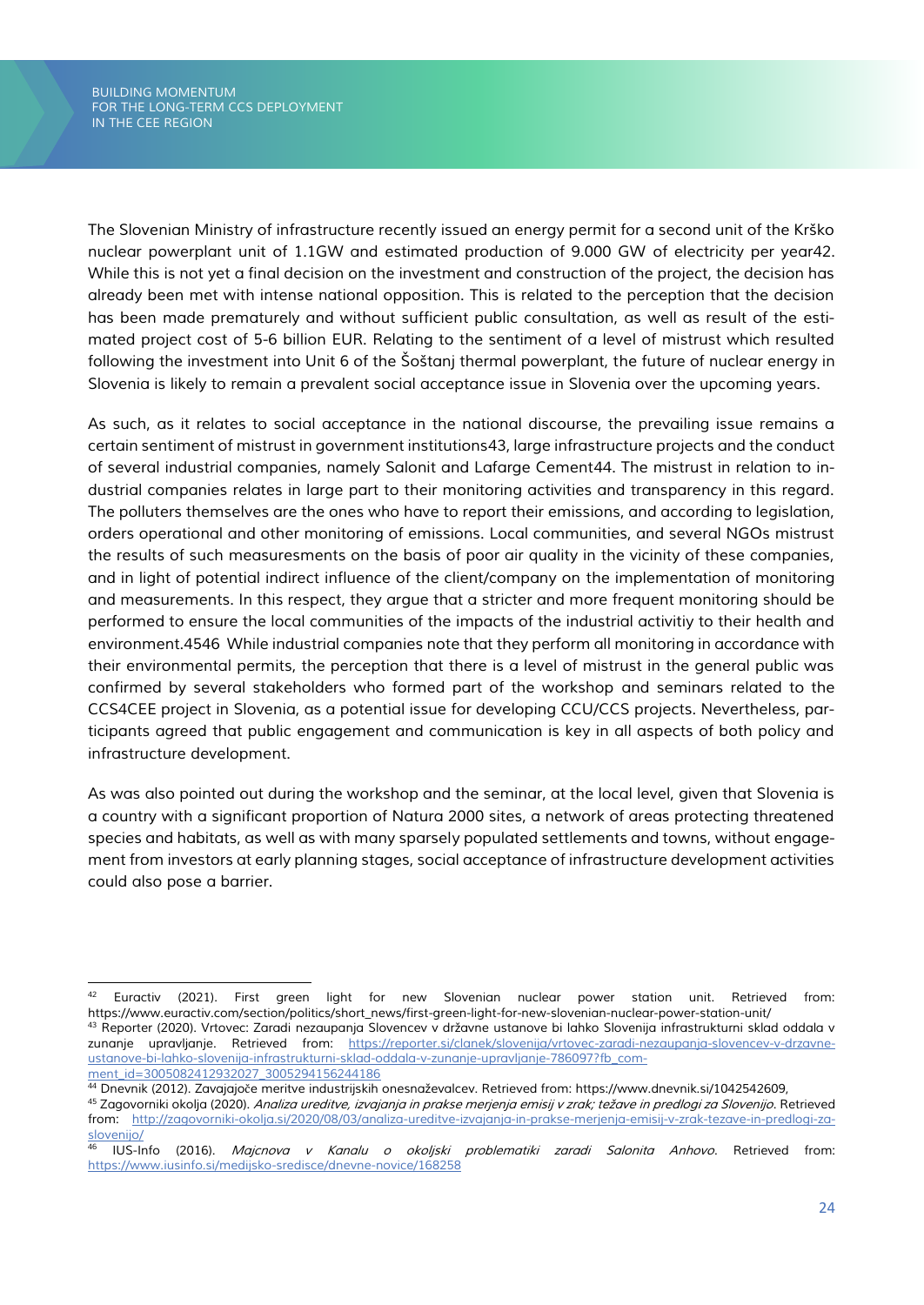*BUILDING MOMENTUM FOR THE LONG-TERM CCS DEPLOYMENT IN THE CEE REGION*

## <span id="page-25-0"></span>*3. Perceptions of CCU/CCS technology: key narratives*

*Discourse on the potential and use of CCU/CCS technologies and applications in Slovenia has been limited. To a greater extent, this discourse was limited to its applications in the power sector and the Unit 6 of the thermal powerplant Šoštanj. Looking at the available media coverage on CCU/CCS, the key narrative is that investing in additional 280 – 400 million EUR for the installation of carbon capture equipment onto Unit 6*<sup>47</sup> *is irresponsible, knowing that CCS reduced production efficiency and that storage of CO2 in Slovenia is prohibited*48*. Doing so would prolong the use of coal as an energy source and would only be indicative of "greenwashing".*<sup>49</sup> *Yet, CCU has been mentioned sparsely in the context of climate change and circular economy.*<sup>50</sup>

*There are no CCU/CCS studies available nor studies which focus on the perception of CCU/CCS in Slovenia. Upon review of the media coverage and relevant literature there is limited mention of application of CCS in the industry sector.*<sup>51</sup>

*When looking at social acceptance issues related to climate change and other energy and industrial projects in that respect, there is a difference between the national and local narratives. While in the Krško region there is a fair level of support for the nuclear power plant, including potential construction of the second reactor, the general level of acceptance is different when looking at the national level as a whole. As there have been no comprehensive studies done to determine whether at this level it would be exemplary of a case of not-in-my-back-yard (NIMBYism), the Slovenian government and primary investors GEN Energija have indicated that before the final decision is made, a public debate will be done to achieve widest possible social consensus on the issue.* 

*In the workshop held as part of this project the prevailing narratives on CCU/CCS included:* 

- *CCS has the potential to play a role in the decarbonisation of the Slovenian industry sector, and less so in the electricity generation. The extent to which CCS would play a role in Slovenia depends on whether there will be government support for initial pilot and demonstration projects for CO2 capture projects, which would then potentially evolve into CCS, if infrastructure developed in the region as well.*
- *CCU/CCS is not presented in a compelling enough way to the wider public. More efforts would need to be made in terms of advocacy and engagement.*

*<sup>47</sup> Government of the Republic of Slovenia (2020). Integrated National Energy and Climate Plan of the Republic of Slovenia. Retrieved from: https://ec.europa.eu/energy/sites/default/files/documents/si\_final\_necp\_main\_en.pdf*

*<sup>48</sup> Ekodezela (2020). Nevladniki: Vlada ignorira najve*č*ji vir izpustov toplogrednih plinov. Retrieved from: https://www.ekodezela.si/eko-okolje/nevladniki-vlada-ignorira-najvecji-vir-izpustov-toplogrednih-plinov/* 

*<sup>49</sup> Greenpeace (2020). TEŠ: Manjkajo*č*e poglavje v podnebnih na*č*rtih Slovenije. Retrieved from: https://www.greenpeace.org/slovenia/sporocilo-za-javnost/2517/tes-manjkajoce-poglavje-v-podnebnih-nacrtih-slovenije/*

*<sup>50</sup> Etri (2019). Krožno gospodarstvo in podnebni cilji. Retrieved from: https://etri.si/clanek/krozno-gospodarstvo-in-podnebni-cilji/ <sup>51</sup> Delo (2018). Je rešitev zajemanje in shranjevanje ogljikovega dioksida?. Retrieved from: https://www.delo.si/novice/znanoteh/je-resitev-zajemanje-in-shranjevanje-ogljikovega-dioksida/*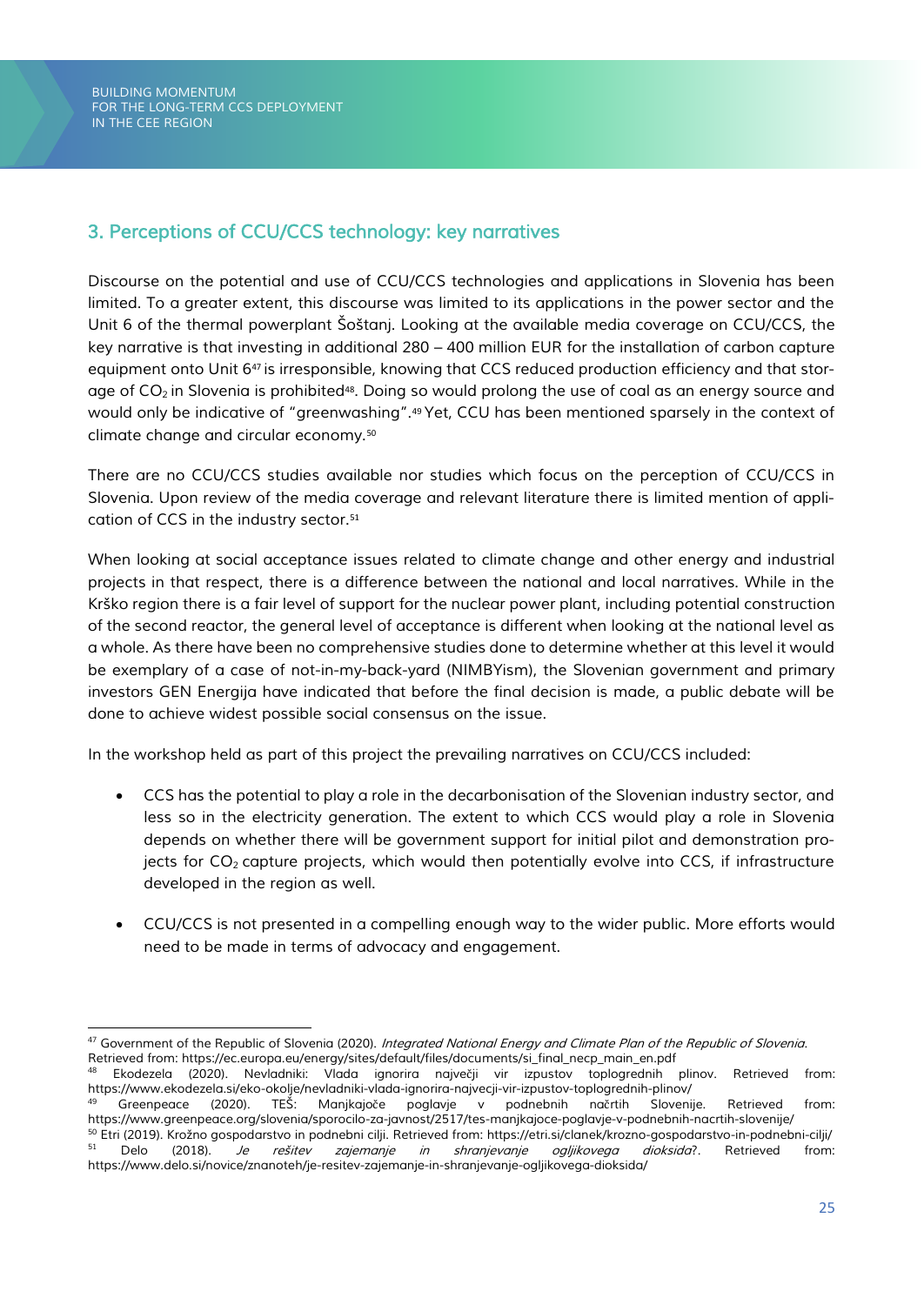*BUILDING MOMENTUM FOR THE LONG-TERM CCS DEPLOYMENT IN THE CEE REGION*

- *Other renewables (i.e. solar and hydro) and alternative fuels (i.e. hydrogen) are seen as preferable over CCU/CCS in Slovenia as a decarbonisation solution both for the energy intensive industry and the power sector. For the energy intensive industries, CCU is seen both as a decarbonisation tool and a tool to generate additional revenues and it is likely to take precedence over CCS (at least until transport and storage infrastructure solutions are established).*
- *It is unlikely that CO2 storage will occur in Slovenia, thus, it will be vital for industry to connect with neighbouring countries to utilise shared infrastructure.*

## <span id="page-26-0"></span>*4. Institutional views on CCU/CCS*

*Institutional views can be separated to those of public and private entities, with the former presenting more implicit and the latter explicit positions on CCU/CCS. As mentioned in sections above and as was expressed as part of the stakeholder engagement part of this project, the government institutions, namely the Ministry of environment and spatial planning and the Ministry of infrastructure, acknowledge the potential role that CCS could play in helping Slovenia reach its long-term climate goals. This is evident with the inclusion of the technology in the National Energy and Climate Plan and the Long-Term Climate Strategy, two key climate documents. Furthermore, research institutions such as the National Institute of Chemistry and the Geologic Survey of Slovenia continue to participate in numerous research projects related to CO2 capture, which can be indicative of relative support for the technology.*

*On the other hand, private entities, in particular Salonit Anhovo, a cement manufacturer, has been one of the only institutions to have explicitly stated that it intends to develop CCU/CCS as part of its longterm decarbonisation plan. In this respect their goal is to start with a pilot CO2 capture unit with the CO2 to be utilised in some way, while they would consider storing the CO2 at a later stage if appropriate transport and storage infrastructure, that would make economic sense, would be developed. Private sector entities presently view the main issue with developing CCU/CCS, in Slovenia and elsewhere, as a lack of favourable investment conditions, given the high current CO2 capture costs, and virtually nonexistent government support to develop these technologies. Private sector entities included in this project agree that setting up pilot and demonstration projects would go a long way in sending a strong signal to the industry and the general public that the technology is safe and can and should contribute to the fight against climate change.*

## <span id="page-26-1"></span>*5. Gaps in public discourse on CCU/CCS*

*To the extent that CCU/CCS has been mentioned in public discourse, namely by several NGOs, and regarding its application to power generation, it has been limited to that end also to its drawbacks and not to its advantages.<sup>52</sup> NGO's have based their position on the level of distrust related to monitoring, transparency and infrastructure investment issues. With extremely limited discourse on CCU/CCS* 

*<sup>52</sup> Focus (2015). Zajemanje in skladiš*č*enje ogljika. Retrieved from: https://focus.si/kampanje-in-akcije/zajemanje-in-skladiscenjeogljika/*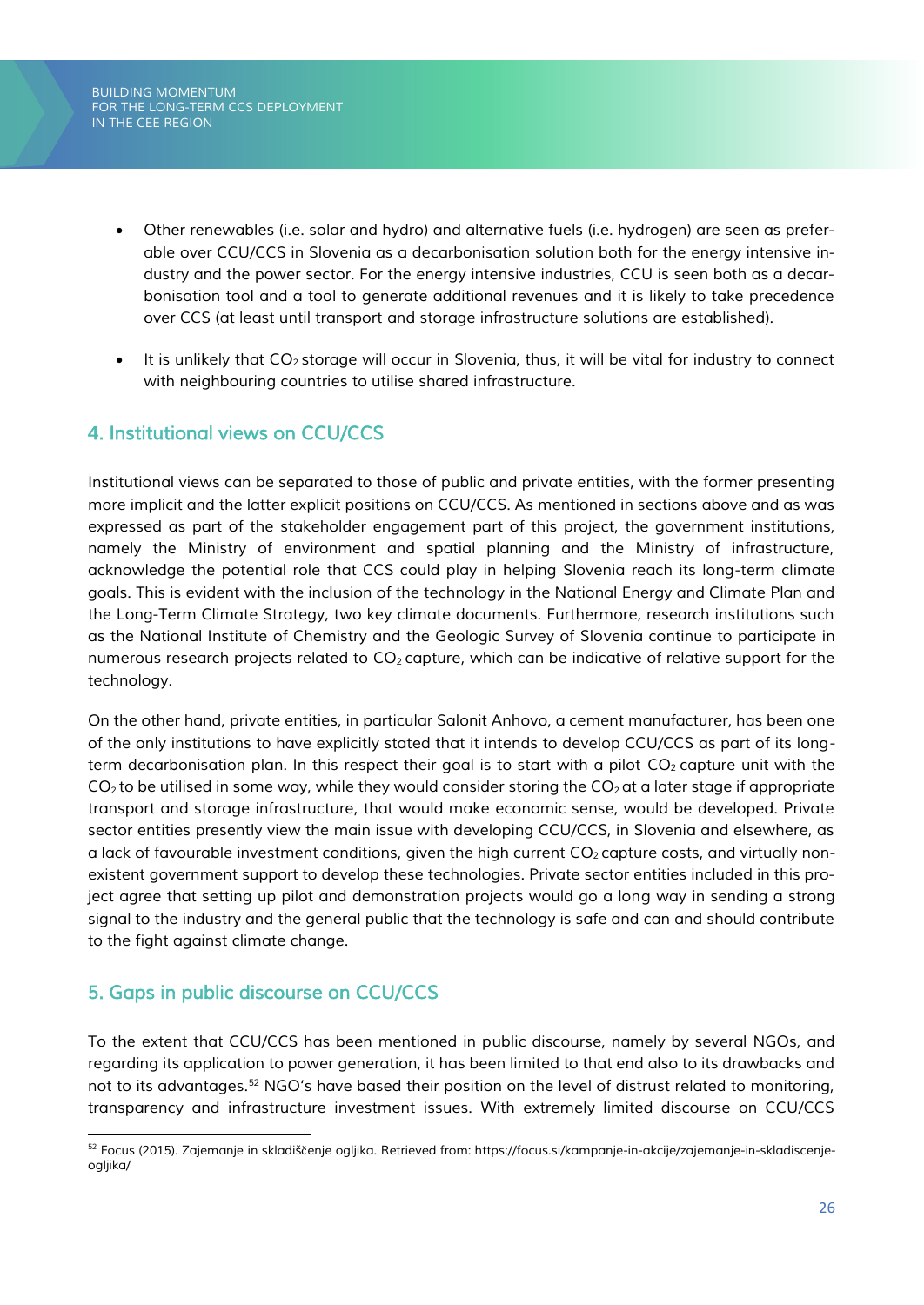*technologies and their potential applications in general, there is therefore a great need to increase activities related to increase in social knowledge, acceptance and advocacy.*